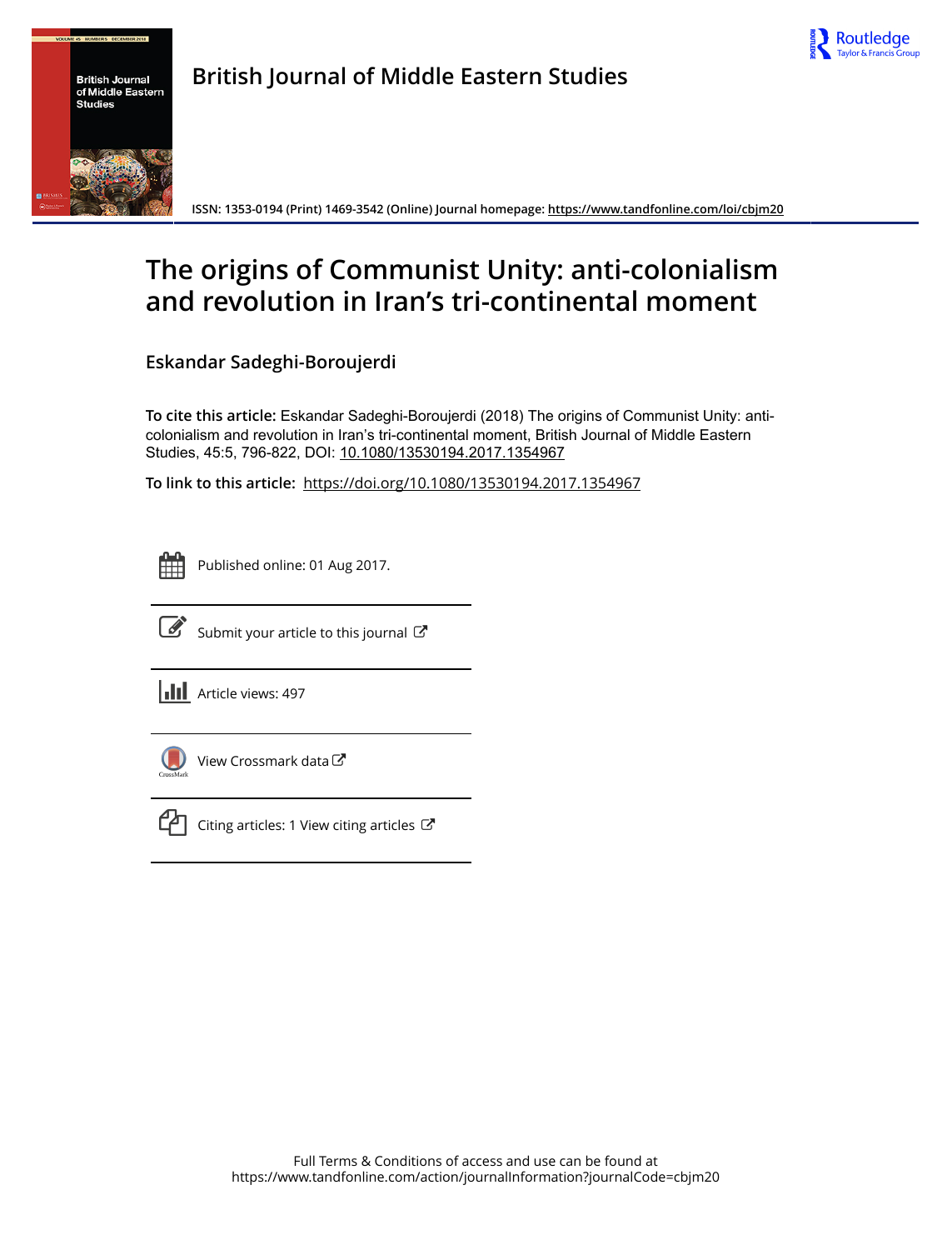Routledge Taylor & Francis Group

Check for updates

# **The origins of Communist Unity: anti-colonialism and revolution in Iran's tri-continental moment**

Eskandar Sadeghi-Boroujerdi

Faculty of Oriental Studies, Oriental Institute, University of Oxford, Oxford, UK

#### **ABSTRACT**

This article analyses the historical emergence of the Organization of Communist Unity, which coalesced out of the National Front of Iran and its Organizations abroad. In the aftermath of the MI6/CIA-orchestrated 1953 *coup d'état*, a new generation of political activists left Iran for Europe and the United States to pursue their higher education. While politically active in the Organizations of the National Front Abroad, they gradually turned to revolutionary Marxism against the backdrop of the torrential waves of decolonization and resistance to imperial military interventions undulating across the Global South. This same constellation of activists was not only fiercely anti-imperialist, but also opposed any form of dependence on the U.S.S.R. or the People's Republic of China. They would move from Europe and the United States to establish themselves in several locations across the Arab world, and pursue political activism and their advocacy of guerrilla warfare, as part of their ambition to launch a national liberation struggle against the Pahlavi regime. By examining Communist Unity's predecessors and their manifold transnational ideological, political and logistical networks with like-minded revolutionary movements inside the Middle East, this article brings to the fore hitherto underexplored South–South connections, and situates Iran's revolutionary opposition within the global moment of '1968'.

#### **Introduction**

Despite the lingering vestiges of several intermittent traumas of modern Iranian history, few have rivalled the profound impact of the MI6/CIA-orchestrated *coup d'état* which ousted the nationalist premier, Muhammad Musaddiq, on 19 August 1953. In this article, I examine how during the 1960s and 1970s in the aftermath of the coup, the discursive and practical framing of resistance to the late Pahlavi regime began to shift and transform in decisive ways. This is achieved through an exploration of the history of the transnational Organizations of the National Front of Iran Abroad (Middle East Branch) (henceforth, ONFME) and the Organization of Communist Unity (*Sazman*-*i vahdat*-*i kumunisti*, henceforth OCU), which evolved out of the former, as well as the domestic and international contexts in which they both emerged.

The trajectory of these two intricately related groups illustrates how the language of armed resistance and revolutionary insurrection challenged and sought to dislodge

© 2017 British Society for Middle Eastern Studies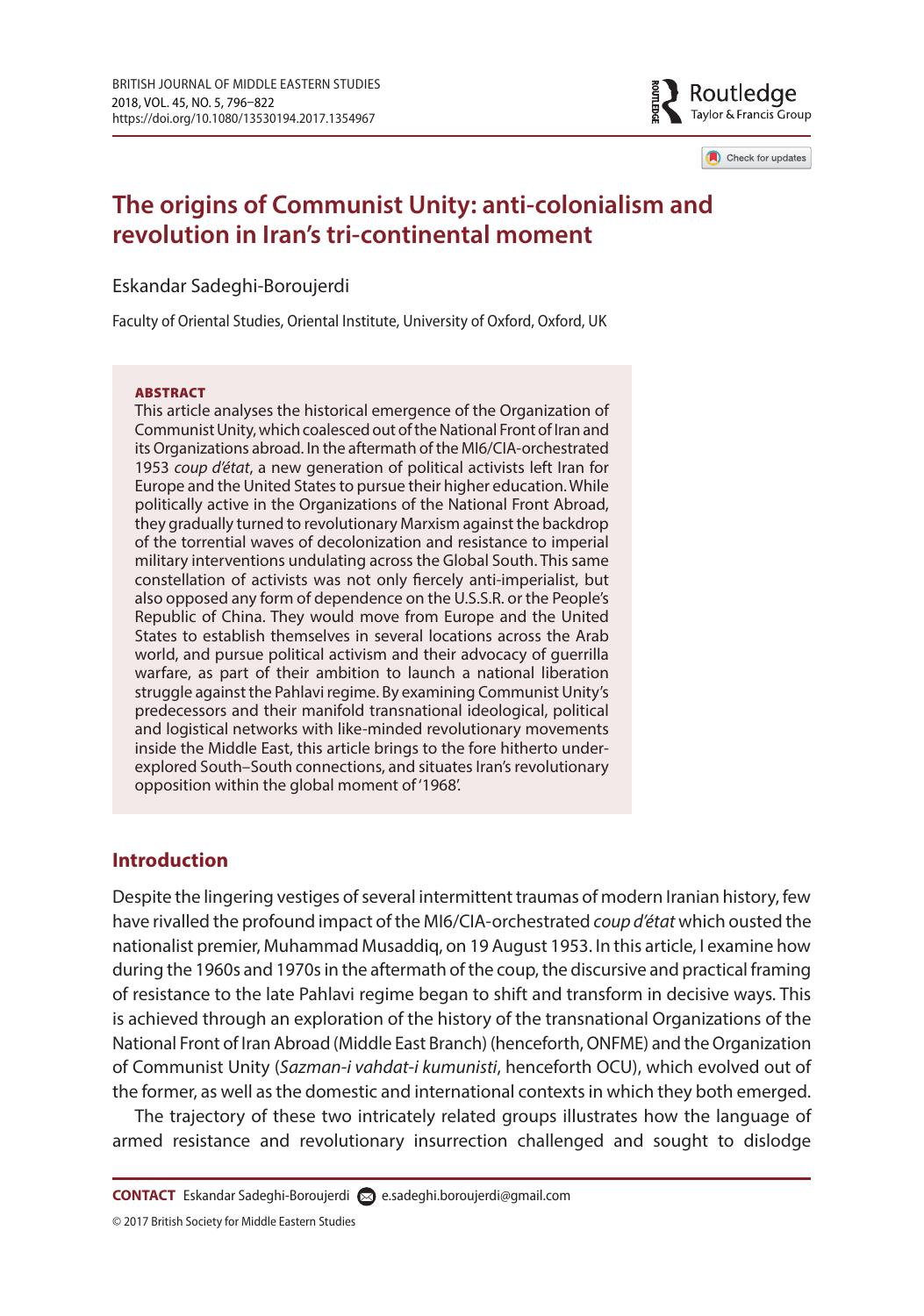prevailing ideological and political practices centred on civil protest and electoral contestation and how liberal nationalism gave way to revolutionary Marxism amongst active and vocal elements of the dissenting opposition. The latter shift was a theoretical and practical transformation that would be enacted by a new generation, many of whom had experienced the coup in their teenage years and for whom the memory of both the nationalist-popular government's euphoric ascendancy and its tragic demise continued to live on.[1](#page-2-0)

Like the Cuban, Fidel Castro, or the Palestinian, George Habash, $<sup>2</sup>$  $<sup>2</sup>$  $<sup>2</sup>$  these men's formative</sup> political experiences began as nationalists and anti-imperialists.[3](#page-2-2) However, unlike the aforementioned, several leading members of ONFME and OCU came to embrace revolutionary socialism in the imperial metropolises of Europe and the United States. It was thus largely in the metropole where they first came to conclude that American imperialism, the world capitalist system and the oppression and exploitation they were held to perpetuate, were inextricably intertwined. ONFME and OCU's partisans were born of a foundational trauma for which they contended foreign imperialists and home-grown reactionaries were responsible, giving rise to the search for a radical explanation and political praxis in the face of what they took to be Iran's authoritarian political impasse.

I will first provide a detailed account of the OCU's origins in the Organizations of the National Front of Iran Abroad and the formation of the ONFME—a series of political constellations that cannot be understood apart from the numerous problems and antagonisms which afflicted the Second and Third National Fronts and their supporters, both inside and outside of Iran during the 1960s: in short, the domestic and organizational factors contributing to ONFME and OCU's emergence and development.

However, a further contention of this article is that the transformation of the activists comprising ONFME and OCU, who during the late 1950s and first half of the 1960s moved from the politics of liberal nationalism to fierce advocacy of democratic socialism, antiimperialism and proletarian internationalism, must also be framed within the wider context of the politics of tri-continentalism and South–South solidarity. This was a solidarity that harboured important logistical, political and imaginative dimensions. Though one could cite myriad events and political struggles both before and after 1953,<sup>4</sup> such solidarity saw its chief programmatic expression first in the Afro-Asian Conference convened in Bandung,

<span id="page-2-0"></span><sup>1</sup> Bihruz Muʿazzami, 'Az tajrubah-yi Musaddiq va tashkil-i hukumat-i milli chih natayiji ra mitavan barayi ayandah itikhaz kard?', in *Tajrubah*-*yi Musaddiq dar chishm andaz*-*i ayandah*-*yi Iran*, ed. Hushang Kishavarz Sadr and Hamid Akbari (Bethesda: Ibex, 2005), 357–365. Bizhan Iftikhari and Hamid Ahmadi, Interview with Bizhan Iftikhari, *Research Association for Iranian Oral History (RAIOA)*, Vienna, 2013, Part 1. Kambiz Rusta and Hamid Ahmadi, Interview with Kambiz Rusta, *RAIOA*, Berlin, 1995, Parts 1 and 2.

<span id="page-2-1"></span><sup>2</sup> Walid W. Kazziha, *Revolutionary Transformation in the Arab World: Habash and His Comrades from Nationalism to Marxism* (London: Charles Knight & Company, 1975), chapters 3 and 4.

<span id="page-2-2"></span><sup>&</sup>lt;sup>3</sup>Iran's experience of colonialism was distinct, insofar as unlike either India, Egypt or Algeria, it was never formally colonized or subject to direct rule from the imperial centre. It was, however, divided de facto into mutual spheres of influence by Russia and Britain in 1907, and once more by the Soviet Union and Britain following the Allies' invasion in 1941. Moreover, the Anglo-Persian (later Iranian) Oil Company during the first half of the twentieth century often behaved as a colonial enclave within south-western Iran, possessing its own police force, as well as effectively introducing various disciplinary mechanisms and spatial processes of class segmentation and racial segregation. See, Touraj Atabaki, 'Far from Home, But at Home: Indian Migrant Workers in the Iranian Oil Industry', *Studies in History* 31, no. 1 (2015): 104; Kaveh Ehsani, 'Oil, State and Society in Iran in the Aftermath of the First World War', in *The First World War and Its Aftermath: The Shaping of the Middle East*, ed. T.G. Fraser (London: Gingko Library, 2015), 203.

<span id="page-2-3"></span><sup>4</sup> For a history of the 'Third World' as a political identity and agency, see Vijay Prashad, *The Darker Nations: A People's History of the Third World* (London and New York: The New Press, 2007).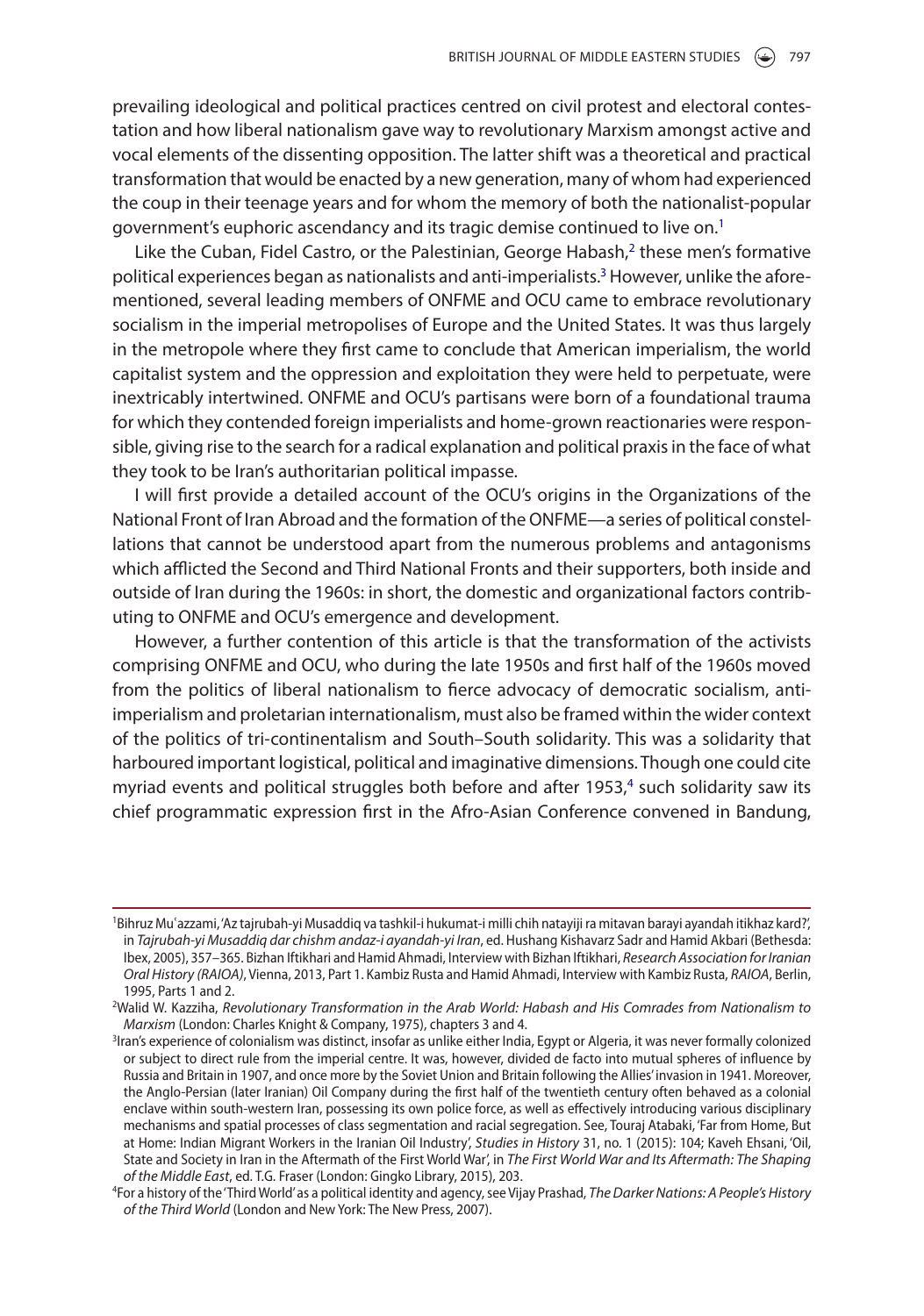Indonesia in April 19[5](#page-3-0)5,<sup>5</sup> followed by the inaugural conference of the Non-Aligned Movement in Belgrade, Yugoslavia in September 1961, and the founding of the Organization of Solidarity with the People of Asia, Africa and Latin America at the Tricontinental Conference in Havana, Cuba in January 1966.<sup>6</sup> A new generation of Iranian activists coming of age in the 1960s consciously embraced these historic events of tri-continental solidarity, while also introjecting them into the meaning and significance of the Musaddiq era and the coup simply referred to as '28 Murdad' (19 August 1953), to construct a popular revolutionary politics in Iran which unmistakably located itself *within* the fold of the Global South. In the words of Kambiz Rusta, a leading student activist in the National Front Abroad, 'we believed that the evolution of the political line (*khatt*) of Musaddiq was that of Ben Bella, then Castro, the path of revolution.'[7](#page-3-2)

Even if it would be somewhat crude to identify the birth of the 'post-colonial subject' with a specific date, $8$  the articulation of tri-continentalism undoubtedly nurtured the emergence of new political subjectivities, agencies and identifications, including in Pahlavi Iran and the Iranian diaspora. Thus, whilst the domestic context and organizational travails of the National Front of Iran (henceforth, NFI) are indispensable to understanding the ONFME and OCU's emergence, they are far from sufficient. An examination of Iran's revolutionary opposition through the wider lens of the global 'Tri-continental moment' and its transnational networks inside the Arab world is pivotal to an adequate understanding of its political and ideological development preceding the Iranian Revolution of 1979. However, this Iranian case study also contributes to the ever-growing literature on the historic period of decolonization following WWII and the 'Tri-continental moment', further complicating the picture vis-à-vis the latter's global reception and resonance as well as its disparate and uneven repercussions.

In the words of Arif Dirlik, the 'global sixties' and their denouement in 1968:

were directly inspired by the crisis of colonialism, and the implications for capitalism of de-colonization, but also by the seeming crisis of 'actually existing socialism', until then the only challenger to capitalism. The crisis gave renewed hope to Third World struggles for liberation, autonomy, and new modes of development that would avoid the pitfalls of capitalism as well as of Stalinist Communism[.9](#page-3-4)

The ONFME and OCU are an aperture through which we might view this global moment and thereby eschew the prevailing 'methodological nationalism' defining many accounts of Iran's revolutionary opposition, understood solely through the perspective of domestic causes and events<sup>10</sup>

By examining the ideational and logistical networks of the ONFME and OCU, which crisscrossed the metropole and West Asia and North Africa, while also being imaginatively

<span id="page-3-0"></span><sup>5</sup> Christopher J. Lee, *Making a World After Empire: The Bandung Moment and its Political Afterlives* (Athens: Ohio University Press, 2010), Introduction; Jeffrey James Byrne, *Mecca of Revolution: Algeria, Decolonization, and the Third World Order* (Oxford and New York: Oxford University Press, 2016), Introduction.

<span id="page-3-1"></span><sup>6</sup> Thea Pitman and Andy Stafford, 'Introduction: Transatlanticism and Tricontinentalism', *Journal of Transatlantic Studies* 7, no. 3 (2009): 197.

<span id="page-3-2"></span><sup>7</sup> Rusta and Ahmadi, Interview with Kambiz Rusta, *RAIOA*, Part 4.

<span id="page-3-3"></span><sup>8</sup> Robert J.C. Young, *Postcolonialism: A Historical Introduction* (London and New York: Wiley-Blackwell, 2016), Loc 6187.

<span id="page-3-4"></span><sup>9</sup> Arif Dirlik, 'The Third World in 1968', in *The Third World in the Global 1960s*, ed. Samantha Christiansen and Zachary A. Scarlett (New York and Oxford: Berghahn Books, 2015), Loc 200.

<span id="page-3-5"></span><sup>10</sup>For a pertinent critique of such 'internalism', see Alexander Anievas and Kerem Nisancioglu, *How the West Came to Rule: The Geopolitical Origins of Capitalism* (London: Pluto Press, 2015); Kamran Matin, *Recasting Iranian Modernity: International Relations and Social Change* (London and New York: Routledge, 2013), Introduction and Conclusion.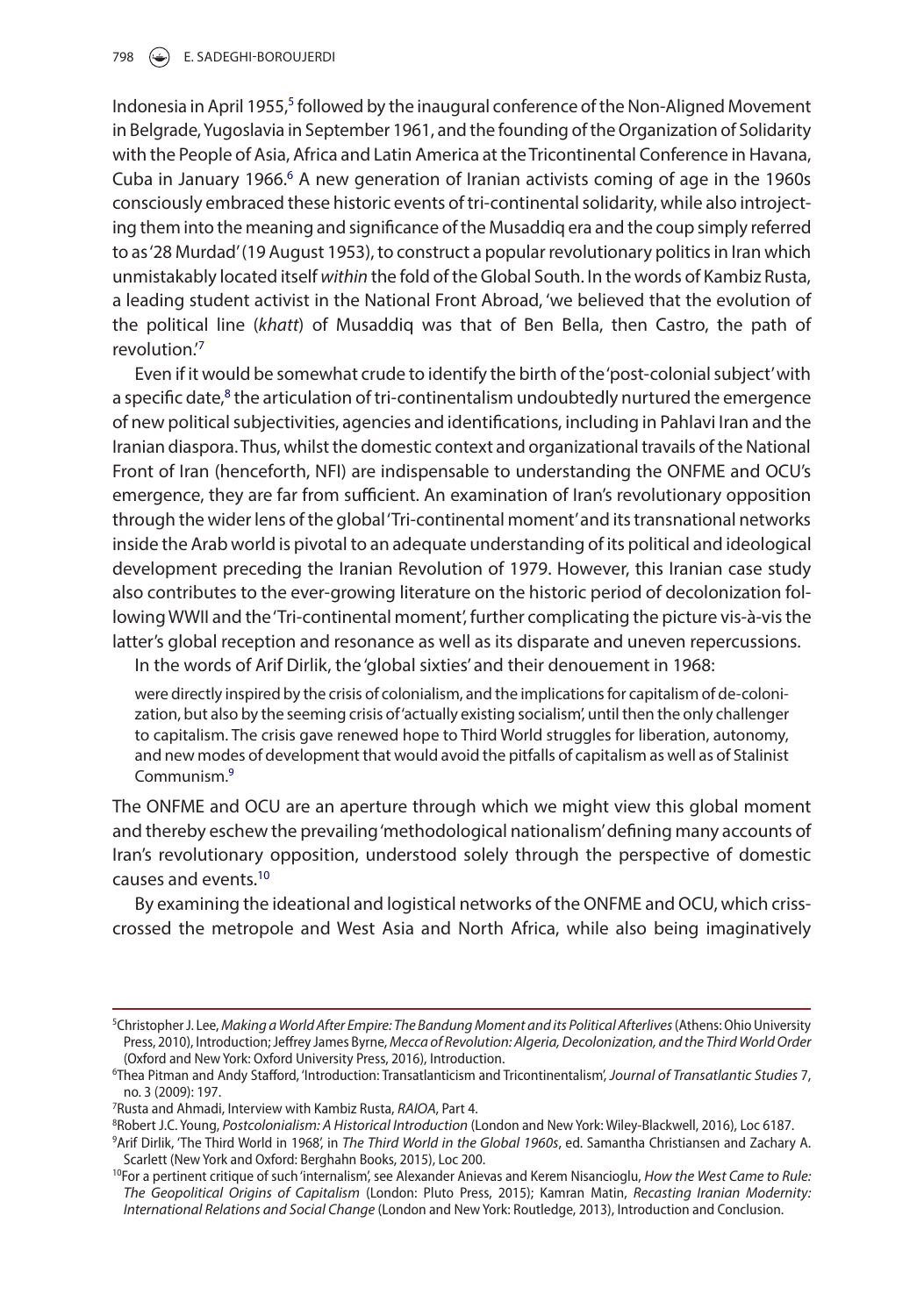connected to anti-colonial and national liberation struggles in Egypt,<sup>11</sup> Algeria, the Congo, Vietnam and Palestine, we are able to ascertain a more global vantage point on Iran's revo-lutionary opposition during this period.<sup>[12](#page-4-1)</sup> In this way, we might begin to understand Iran's revolutionary and transnational dissidents as participating in what Alex Lubin has called 'geographies of liberation', namely, those 'dialectical spaces produced in the collision between nationalism and colonialism, on the one hand, and subaltern decolonial and liberation politics, on the other<sup>'13</sup>

I have sought to avoid a teleological reading of OCU, *as if* its final form was already nascent in the Organizations of the National Front of Iran Abroad. To do so would be a patent misrepresentation, not to mention bad history. Rather, what we observe are fluid political engagements by a relatively small constellation of activists in the metropole, predominantly Continental Europe and the United States, subsequently followed by a period focussed in Beirut, but also Baghdad, Syria, Libya and Turkey. Upon entry into the Middle East, this network of activists took different names commensurate with distinct phases and purposes, including the Organizations of the National Front of Iran Abroad (Middle East Branch), the Star Group (*Guruh*-*i sitarah*), the Communist Alliance Group (*Guruh*-*i ittihad*-*i kumunisti*, henceforth CAG) and lastly the OCU following the 1979 revolution (see Figure 1). Despite appearances to the contrary, these transformations were more of a gradual slow-burn than a series of epiphanic metamorphoses. 'Shift', in the course of the narrative presented herein, acts more as a heuristic and clarificatory device than a determinate temporal marker in the flow of historical time. I have tried to give a basic account of such ideological and political shifts and their relationship to domestic, regional and international developments.

Despite some continuity of personnel, it is also crucial to acknowledge that the organizations which make up the historical genealogy of OCU significantly changed over time and its final form was far from determined at the outset. What we see is a complex transnational network of activists undergoing a series of discernible transformations, first in relation to questions of internal organization in the Organizations of the National Front of Iran Abroad, but more importantly, in relation to a global moment, namely, that of decolonization and the proliferation of national liberation movements. Not as a passive and orderly process, but framed as part and parcel of formerly colonized nations' struggle for collective liberation, and the emergence of the 'Third World' as a substantive geopolitical category striking an independent path in the face of great power bi-polarity.

This article avails itself of relevant Persian-language newspapers, primarily two different series of *Bakhtar*-*i imruz*, inspired by the memory, example and famed newspaper of the same name published by Dr Husayn Fatimi, Musaddiq's outspoken Foreign Minister who was executed by the Pahlavi regime in 1954. They were published by the Organizations of the National Front Abroad during the 1960s and 1970s in New York and Beirut/Iraq, respectively. This has been complemented by the political and ideological literature of the CAG, encompassing various pamphlets published during the 1970s, as well as subsequently

<span id="page-4-0"></span><sup>&</sup>lt;sup>11</sup>Gamal 'Abd al-Nasser's triumph in the face of the British, French and Israeli invasion during the Suez Crisis also made its mark on the evolving political consciousness of this generation of Iranians, including Ali Khansari, a leading activist of the National Front Abroad and the OCU. 'Dar guzasht-i ʿAli Khansari; buzurg zist va buzurg raft', *Inqilab*-*i islami*, 18 Farvadin 1393, [https://www.enghelabe-eslami.com/component/content/article/36-didgagha/khane-ahzab/8135-2014-04-07-09-](https://www.enghelabe-eslami.com/component/content/article/36-didgagha/khane-ahzab/8135-2014-04-07-09-21-08.html) [21-08.html](https://www.enghelabe-eslami.com/component/content/article/36-didgagha/khane-ahzab/8135-2014-04-07-09-21-08.html) (accessed 6 June 2017).

<span id="page-4-1"></span><sup>12</sup>Sebastian Conrad, *What is Global History?* (Princeton, NJ: Princeton University Press, 2016), Introduction.

<span id="page-4-2"></span><sup>13</sup>Alex Lubin, *Geographies of Liberation: The Making of an Afro*-*Arab Political Imaginary* (Chapel Hill: University of North Carolina Press, 2014), 7.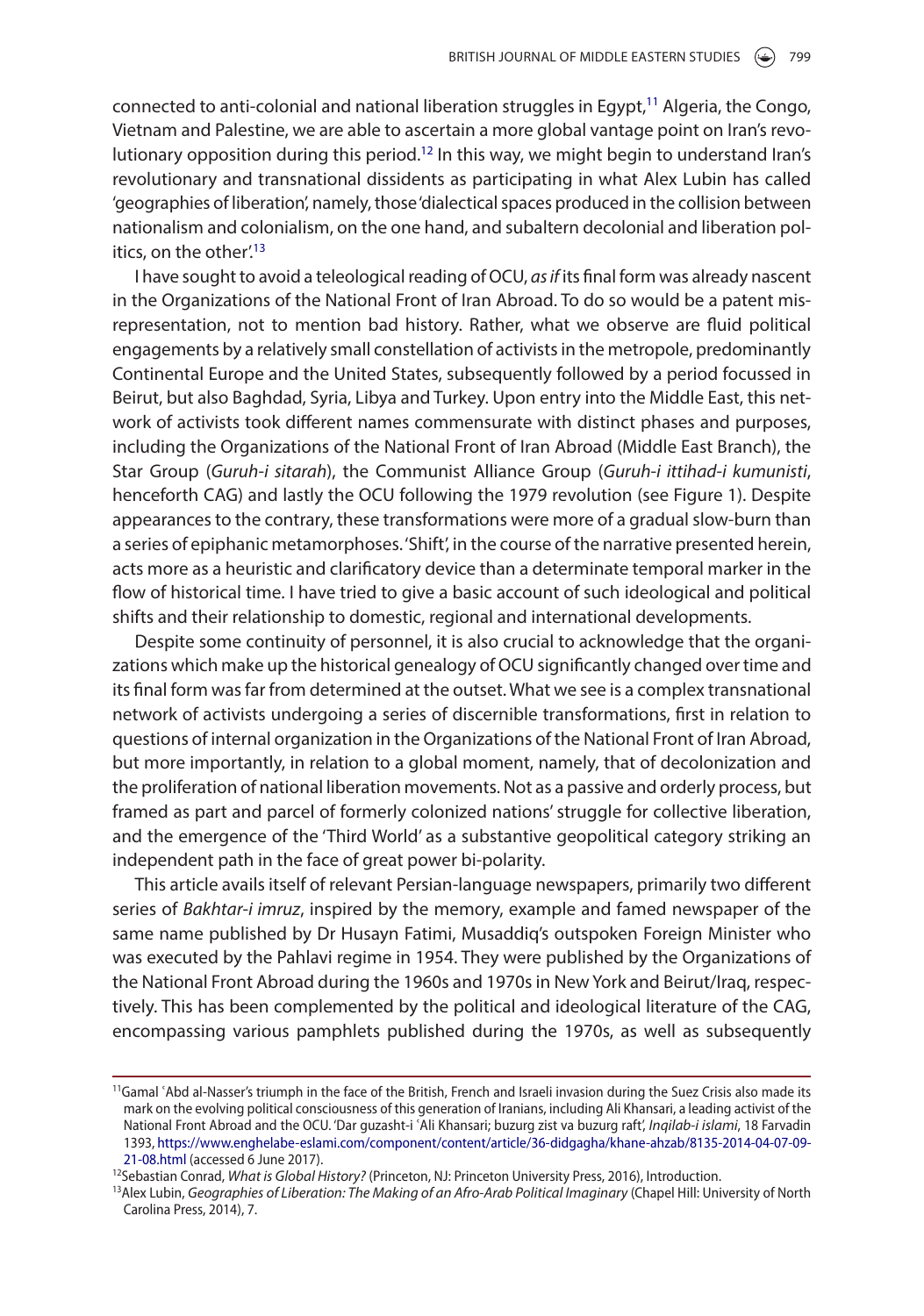published memoirs, oral history accounts and correspondence of members of the Star Group and OCU. Because of the well-known secretiveness of the organization and the unwillingness of erstwhile members, with a few exceptions, to go on the record, alternative histories of its inner workings and personnel are extremely limited. There were charged and partisan exchanges between the OCU's forebears, namely, the Star Group, and the Organization of the Iranian People's Fadaʾi Guerrillas (OIPFG), when the two groups' planned merger unravelled, particularly on the question of who was to blame for the process's failure. These exchanges have continued to colour extant historiography of the so-called 'homogenization process' (described later), even if it is not the chief focus of this article. Nonetheless, I have tried to draw upon other accounts where tenable, including those by former members of the OIPFG.

#### **The NFI: historical bloc or haphazard coalition?**

The lineages of ONFME and OCU are to be found in the history of the NFI, first and foremost the National Front Abroad and the chapters established by its activists and sympathizers in Europe and the United States. The Organizations of the National Front of Iran Abroad (*Sazman*-*ha*-*yi jibhah*-*yi milli*-*yi Iran kharij az kishvar*, ONFA), out of which the OCU emerged in 1979, sought to continue the legacy of the original NFI. The latter was an essentially tenuous umbrella of political personalities and disparate groupings, which had first been established in 1949, and had pioneered the nationalization of the Anglo-Iranian Oil Company in 1951 and the Musaddig government's defence of the principle of oil nationalization.<sup>14</sup> Many years later Musaddiq would contend that the Organizations were bound by the NFI's charter approved at the first and only congress of the Second National Front in January 1963. But since no explicit mention was made of them in the new charter of the Third National Front of 1965, they were thereafter free to pursue political activism and agitation consonant with their own needs and local conditions, bestowing these diaspora-based organizations with a significant degree of autonomy.[15](#page-5-1)

While the majority of the individuals who would go on to form ONFME and later OCU were initially liberal nationalist and anti-imperialist in orientation, a number of them, like other prominent Marxists of subsequent decades<sup>16</sup> and student activists in the Second National Front of Iran, had begun their political lives in the Youth Organization of the Tudah Party before the 1953 *coup d'état.*[17](#page-5-3) They were profoundly invested in the moral and political authority of Musaddiq who remained under house arrest until his death in March 1967,<sup>[18](#page-5-4)</sup> and had become antagonistic to the Tudah Party, whose highest echelons had shown

<span id="page-5-0"></span><sup>14</sup>Homa Katouzian, *Musaddiq and the Struggle for Power in Iran* (London: I.B. Tauris, 1990), 71–3.

<span id="page-5-1"></span><sup>&</sup>lt;sup>15</sup>This was affirmed in Musaddiq's letter to the European Organizations of the National Front of Iran, 3 February 1965 [14 Bahman 1343]. Sayyid ʿAli Shayigan and Ahmad Shayigan, *Sayyid ʿAli Shayigan: zindigi namah*-*yi siyasi, nivishtahha va sukhanraniha*, vol. 2 (Tihran: Agah, 1385), 168.

<span id="page-5-2"></span><sup>16</sup>Hasan Ziya-Zarifi and Bizhan Jazani of the Jazani-Zarifi Group are one such example. Peyman Vahabzadeh, *A Guerrilla Odyssey: Modernization, Secularism, Democracy, and the Fadai Period of National Liberation in Iran, 1971*–*1979* (New York: Syracuse University Press, 2010), Loc 346.

<span id="page-5-3"></span><sup>&</sup>lt;sup>17</sup>This included activists such as Muhammad Ali Khansari, Khusraw Parsa, Kambiz Rusta and Bizhan Mussahibnia, all of whom became disillusioned as high school students with the Tudah Party over the leadership's intractable hostility towards the Musaddiq government. Also see 'Yad-i rafiq shahid Manuchihr Hamidi garami bad', *Rahaʾi*, no. 80 (28 Khurdad 1360), 21.

<span id="page-5-4"></span><sup>18</sup>Jazani's assessment of Musaddiq by contrast is sober, measured and at times critical. Bizhan Jazani, *Tarh*-*i jamiʿih shinasi va mabani*-*yi istaratizhi*-*yi junbish*-*i inqilabi*-*yi khalq*-*i Iran, bakhsh*-*i duvvum* (tarikh-e si salih-yi siyasi-yi Iran) (Tehran: Maziyar, 1357 [1978]), 51–2.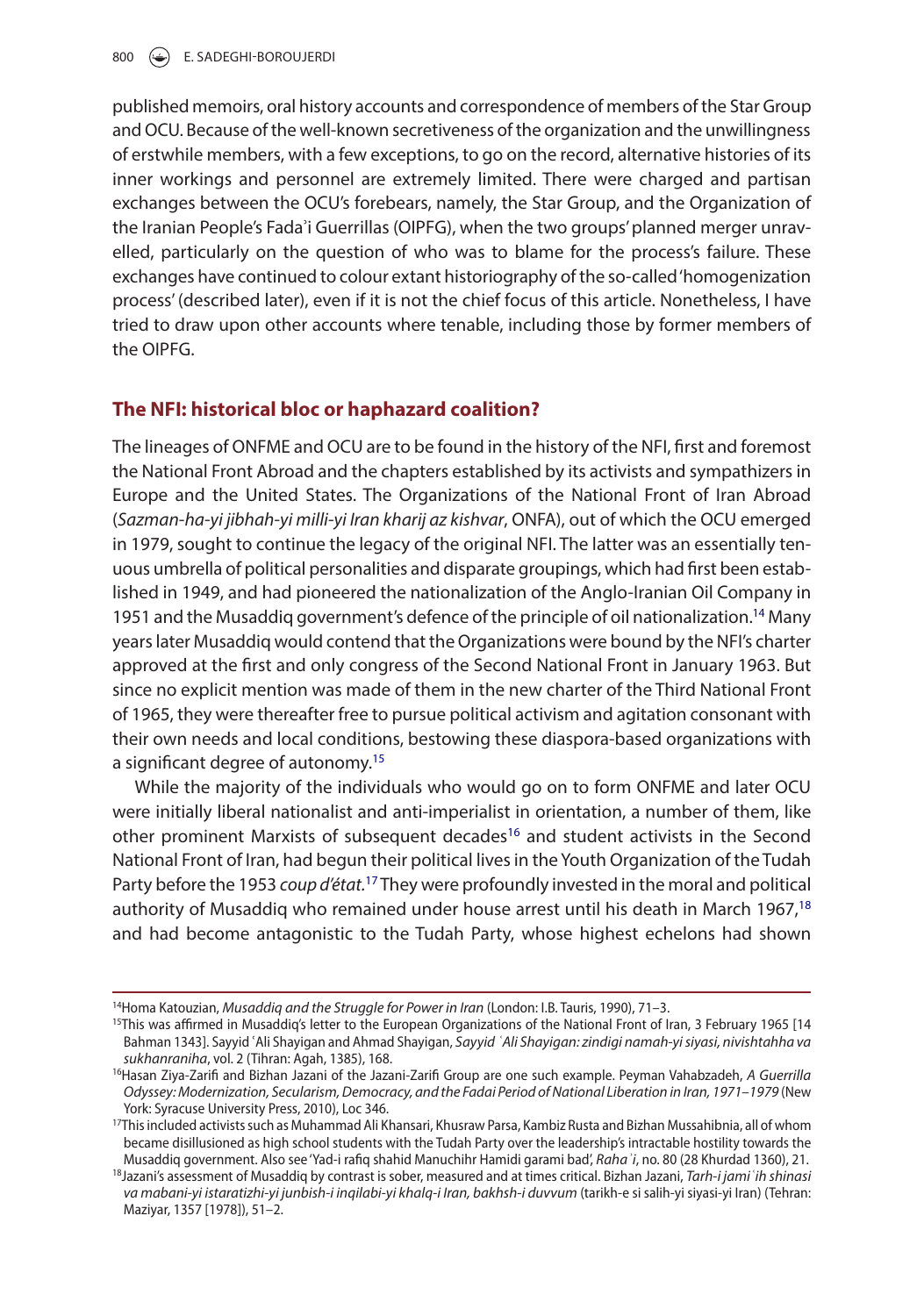considerable disagreement and/or antipathy towards the nationalist premier in the period preceding the coup[.19](#page-6-0) It should be emphasized that there was a significant degree of political fluidity prevailing among students at the time insofar as several individuals who went on to advocate for armed struggle as members of either the OIPFG. Organization of the People's Mujahidin or Organizations of the National Front in the Middle East (ONFME), had been active in the Second National Front founded in the summer of 1960. By the mid-1960s, a great many of these young activists had become disillusioned with the conduct of the leaders of the Second National Front, as well as their general political outlook during the Amini government (1961–1962) and the aftermath of its fall. The key difference was that despite their overlapping experiences surrounding the demise of the Amini government and the authoritarian consolidation of the Shah's regime, which entered a new phase with the incep-tion of the 'White Revolution' in 1963,<sup>[20](#page-6-1)</sup> the founders of OCU had been radicalized outside of the country, in Europe and the United States, and predominantly active in the Organizations of the National Front of Iran Abroad and the Confederation of Iranian Students (National Union).<sup>21</sup> The latter purported to be the political and corporate representative of Iranian students abroad, as well as inside Iran during the 1960s and 1970s.<sup>22</sup>

The formation of the National Front Abroad began in 1961, and according to CAG/OCU's retrospective analysis,<sup>23</sup> was beset by contradictions from the outset. These issues could be traced back to the NFI, which never became nor was even intended to become a unified party with a single coherent ideology and political programme. The forces comprising the National Front coalesced around the issue of the nationalization of Iran's most important natural resource, namely oil, which in turn became a symbol of Iran's national sovereignty and independence against the threat posed by British imperialism.[24](#page-6-5) The capaciousness and galvanizing thrust of the demand for unalloyed national self-determination and the power to fully control the nation's most vital natural resource cut across a wide cross-section of socio-political classes, cleavages and groupings. This was the very reason it had been conceived as a *front* in contradistinction to a tightly knit and hierarchical party organization. Between 1951 and 1952 it could even be considered akin to what Antonio Gramsci famously referred to as a 'historical bloc', entailing the mediation of a variety of different class interests

<span id="page-6-0"></span> $19$ Kambiz Rusta, a member of the Star Group (and who saw himself as intimately associated with the ONFME), explicitly mentions the formative role of the coup and his stern criticisms of the Tudah Party leadership (despite his well-known familial links to the party), and how it shaped his activism in the student diaspora during the early 1960s. Rusta and Ahmadi, Interview with Kambiz Rusta, *RAIOA*, Berlin, 1995, Part 2.

The Tudah leadership was also criticized by Bizhan Jazani, who contends the party's policy was based on a flawed analysis and underestimation of the still perfidious role of British neo-colonialism inside Iran. Jazani, *Tarh*-*i jamiʿih shinasi*, 54.

Also see, Maziar Behrooz, 'The 1953 Coup in Iran and the Legacy of the Tudeh', in *Mohammad Mosaddeq and the 1953 Coup in Iran*, ed. Mark J. Gasiorowski and Malcolm Byrne (Syracuse, NY: Syracuse University Press, 2004), Loc 2472.

<span id="page-6-1"></span><sup>20</sup>Ervand Abrahamian, *Iran between Two Revolutions* (Princeton, NJ: Princeton University Press, 1982), chapter 9.

<span id="page-6-2"></span><sup>21</sup>Hasan Masali, *Nigarishi bih guzashtah va ayandah: panjah sal*-*i mubarizah dar rah*-*i azadi*, vol. 1 (Wiesbaden, 1392 [2013]), 135.

<span id="page-6-3"></span><sup>22</sup>Afshin Matin-asgari, *Encyclopaedia Iranica*, s.v. 'Confederation of Iranian Students, National Union', vol. VI, Fasc. 2, 122–125, <https://www.iranicaonline.org/articles/confederation-of-iranian-students> (accessed 7 June 2017).

<span id="page-6-4"></span><sup>&</sup>lt;sup>23</sup>In this instance, I will be using the CAG and OCU interchangeably. But for the sake of historical accuracy it should be noted that the pamphlet *Chih nabayad kard?* was in fact authored by Khusraw Parsa as a CAG position paper during the final assembly of a sizable number of activists of the Organizations of the National Front of Iran Abroad in Giessen, West Germany in January 1978. It would be published after some revisions in the same year by the CAG and following the publication of several other pamphlets such as *Dar barah*-*yi purusah*-*yi tajanus*, *Istalinism*, etc. also drawn upon in the course of this article. The OCU would later republish several of these pamphlets under their name.

<span id="page-6-5"></span><sup>24</sup>For an account of British neo-colonialism and American imperialism in Iran, see Ervand Abrahamian, *The Coup: 1953, the CIA, and the Roots of Modern U.S.*-*Iranian Relations* (New York: The New Press, 2013), Introduction.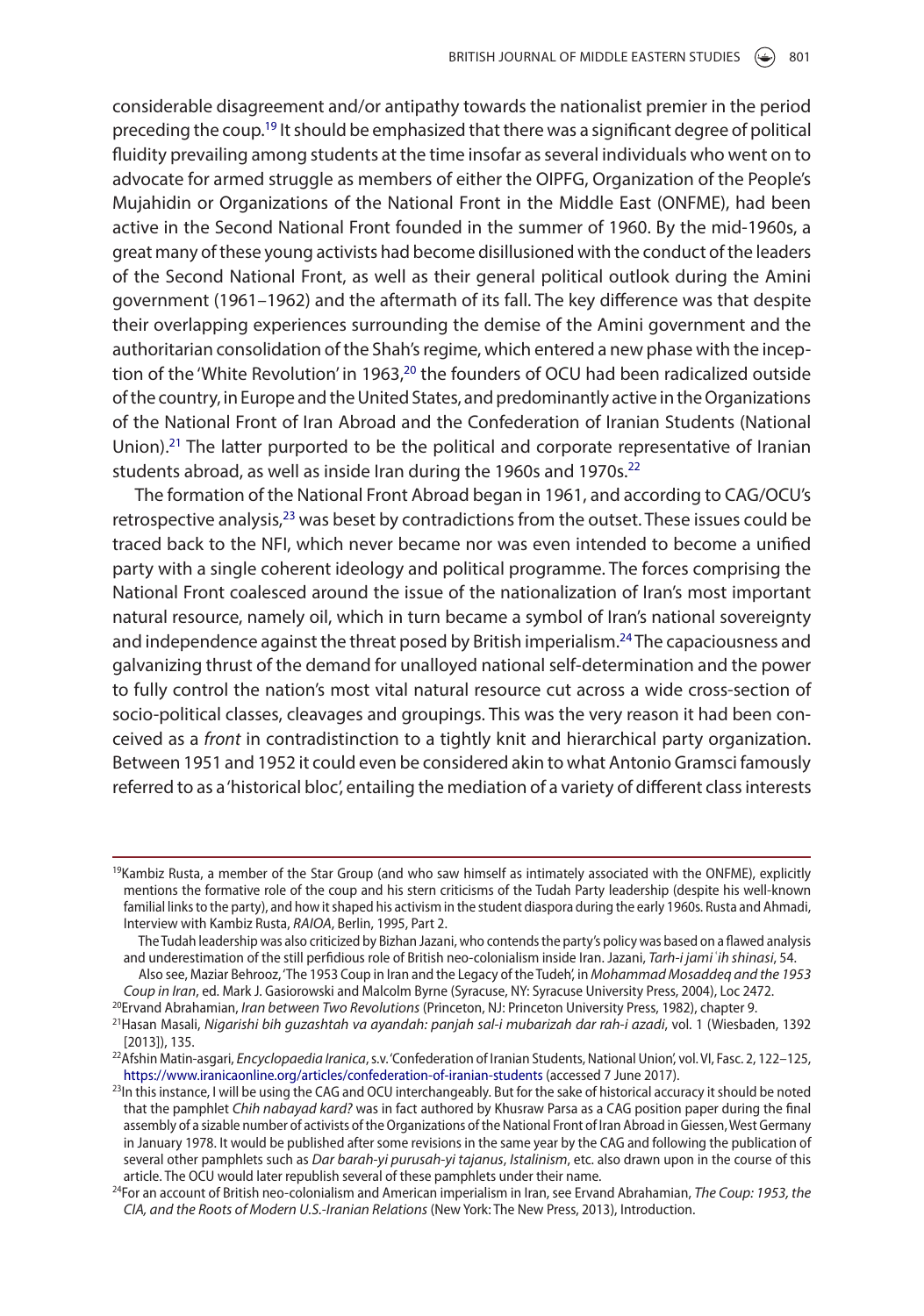propagated throughout society, 'bringing about not only a unison of economic and political aims, but also intellectual and moral unity...on a "universal" plane<sup>'15</sup>

This is not to say that the leaders of the National Front conceived of it in such terms, but rather that the principles of national sovereignty, self-determination, democratic constitutionalism and the coalition of social forces which rallied behind them, temporarily engendered a considerable degree of a moral and political unity around Musaddiq and his programme in its stand-off with Great Britain. For a brief time, this platform was able to forge a hegemonic consensus as well as constitute and mobilize a collective nationalist anti-imperialist political subject in the government's defence throughout much of Iran's urban populace.<sup>26</sup> In this vein, the Marxist-Leninist, Bizhan Jazani, argued in a retrospective analysis regarding his own involvement in the movement that:

our collaboration in public activism under the banner of the National Front was to realize an historic issue, namely, that of the collaboration of the progressive forces of society. This collaboration allowed us to have a healthy and sound understanding of the national anti-imperialist struggle, and to become intimately acquainted with the forces of the National Front.<sup>[27](#page-7-2)</sup>

This popular anti-imperialist hegemony was harnessed to great effect by Musaddiq during his time as prime minister, and bestowed an air of moral authority that he and other members of his inner circle would continue to wield among their partisans long after their removal from power. The nationalist PM was, however, both sceptical and hesitant about mobilizing the fervour his persona and platform provoked in his supporters and devotees, and never seriously considered providing it with an organizational form of substance. This decision was arguably to his great detriment and contributed to the movement's ultimate defeat and failure to bring about a lasting social transformation. Moreover, as the example of the Second National Front shows us, despite Musaddiq's great moral standing it did not always translate into political authority or ensure his epigones would abide by his prescriptions for the movement's policies and trajectory.

CAG/OCU's analysis of the Second National Front of Iran helps us understand not only the group's own thinking about the Front's often dysfunctional modus operandi, but how the Front's vicissitudes were interpreted by younger activists at home and abroad more generally. The OCU delineated three key groups comprising the Second National Front and its Organizations abroad in the first half of the 1960s.

The *first* group had a historic association with and investment in the original Front, which went back to its initial formation in 1949, the Musaddiq government and the coup. These groups included those affiliated with the Iran Party (*Hizb*-*i Iran*) led de facto by Allahyar Salih, and populated by other notable figures such as Karim Sanjabi, Ahmad Zirakzadah and Shapur Bakhtiyar. It consisted of salaried professionals and technocrats, including many engineers and lawyers, who sought to participate and achieve piecemeal reforms through the electoral process. Muhammad Nakhshab, a one-time member of the Iran Party, later split to form his

<span id="page-7-0"></span><sup>25</sup>Gramsci quoted in Adam David Morton, *Unravelling Gramsci: Hegemony and Passive Revolution in the Global Political Economy* (London: Pluto, 2007), Loc 2497.

<span id="page-7-1"></span><sup>26</sup>For more on the constitution of collective subjects in contentious politics, see John Chalcraft, *Popular Politics in the Making of the Modern Middle East* (Cambridge and New York: Cambridge University Press, 2016), Loc 762.

<span id="page-7-2"></span><sup>&</sup>lt;sup>27</sup>In this instance, Jazani is apparently referring to his involvement in the Second National Front. Bizhan Jazani, 'Namah bih yak dust', in *Bih zaban*-*i qanun: Bizhan Jazani va Hassan Ziya Zarifi dar dadgah*-*i nizami*, ed. Nasir Muhajir and Mihrdad Baba ʿAli (Créteil and Berkeley: Nuqtah, 1394), 333.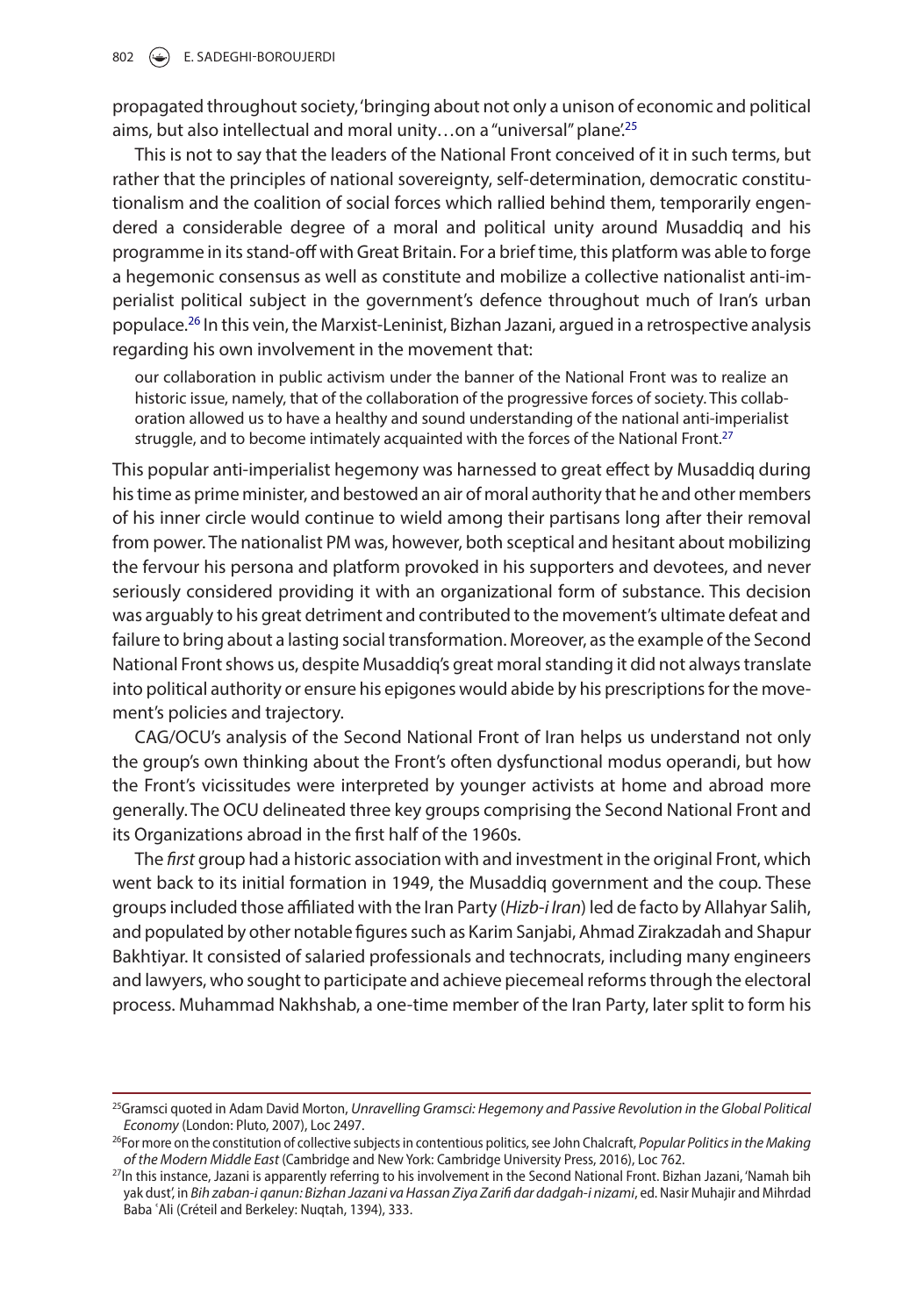own party, the Iranian People's Party (*Hizb*-*i mardum*-*i Iran*), with its own unique blend of Islamic pieties and socialism. Next was the Socialist League of Iran (*Jamiʿih*-*yi sawsiyalist*-*ha*-*yi Iran*) headed by Khalil Maliki, which enjoyed a strong bond with the National Front and Musaddiq personally. This dated back to the period when Maliki had remained steadfast in his support for the Musaddiq government as leader of the Toiler's Party of the Iranian Nation, Third Force (*Hizb*-*i zahmatkishan*-*i millat*-*i Iran, Niru*-*yi sivvum*). This was complicated by the secession of two prominent figures from Third Force. Muhammad Ali Khunji and Masʿud Hijazi broke with Maliki, became highly critical of his stewardship and decried him as a traitor for having met with the Shah[.28](#page-8-0) The Party of the Iranian Nation (*Hizb*-*i millat*-*i Iran*) led by Dariyush Furuhar were staunch nationalists, anti-British, anti-communist and harboured well-known Pan-Iranist leanings. CAG/OCU gloss over the role of Ghulam Husayn Sadiqi during this period; a widely respected nationalist politician and academician,<sup>[29](#page-8-1)</sup> he had been Musaddiq's Interior Minister during the nationalist government, and played a notable role in supporting the Second National Front's formation[.30](#page-8-2) This was most likely because of his advocacy of principled dialogue and the need to reach an accommodation with the ruling regime.<sup>31</sup>

According to CAG/OCU, the *second* grouping which had attached themselves to the Organizations of the Front Abroad were supporters of the Tudah Party, who surreptitiously strove to steer the Front in their own favoured direction. But the *third* and largest group of supporters making up the National Front of Iran Abroad (*Jibhah*-*yi milli*-*yi Iran kharij az kishvar*) were new to political activism and were individuals, for the most part students, who had only recently been politicized.<sup>32</sup> This last constituency followed events in Iran from afar, but they were nevertheless crucial to the National Front's political fortunes going forward. Moreover, this collection of individuals cannot be understood in isolation either from events inside Iran or from the waves of anti-imperialist radicalism colouring a huge swathe of pro-tests in cities throughout the metropole during the late 1960s and early 1970s.<sup>[33](#page-8-5)</sup> In this way, both *geographical* (south–north/south–south) and *generational* (pre- and post-1945) differences within the National Front and its sympathizers made themselves manifest, and converged to reinforce the ideological and political rupture that was in the offing. Such a variegated constituency would have been difficult to maintain under the best of circumstances, let alone those where conditions of severe political repression prevailed inside the country, and the Pahlavi state's security services, namely SAVAK (*Sazman*-*i ittilaʿat va amniyat*-*i kishvar*), sought to infiltrate dissident and student organizations across Europe.[34](#page-8-6)

<span id="page-8-0"></span><sup>28</sup>Katouzian, *Musaddiq and the Struggle*, 227–8.

<span id="page-8-1"></span><sup>29</sup>Ahmad Ashraf, 'Sadighi: Ethics, Politics and Social Sciences', *International Institute of Social History* (Amsterdam, 2011), 15.

<span id="page-8-2"></span><sup>30</sup>H.E. Chehabi, *Iranian Politics and Religious Modernism: The Liberation Movement of Iran under the Shah and Khomeini* (London: I.B. Tauris, 1990), 130.

<span id="page-8-3"></span><sup>&</sup>lt;sup>31</sup>A more charitable reading holds that the scant mention of Sadiqi is because he was above the factional fray of the National Front and thus widely respected.

<span id="page-8-4"></span><sup>32</sup>Sazman-i vahdat-e kumunisti-yi Iran, *Chih nabayad kard? Naqdi bar guzashtah rahnamudi barayi ayandah* (December 1978), v.

<span id="page-8-5"></span><sup>&</sup>lt;sup>33</sup>A comparable dynamic whereby the radicalization of Third World intellectuals took shape in the metropole is demonstrated to great effect by Michael Goebel, albeit with a focus on Paris during the 1920s and 1930s: Michael Goebel, *Anti*-*Imperial Metropolis: Interwar Paris and the Seeds of Third World Nationalism* (Cambridge: Cambridge University Press, 2015). Also see, Quinn Slobodian, *Foreign Front: Third World Politics in Sixties West Germany* (Durham, NC: Duke University

Press, 2012), chapter 4.

<span id="page-8-6"></span><sup>34</sup>Masali, *Nigarishi bih guzashtah va ayandah*, 1, 290; Afshin Matin-asgari, *Iranian Student Opposition to the Shah* (Cost Mesa, CA: Mazda, 2002), 154.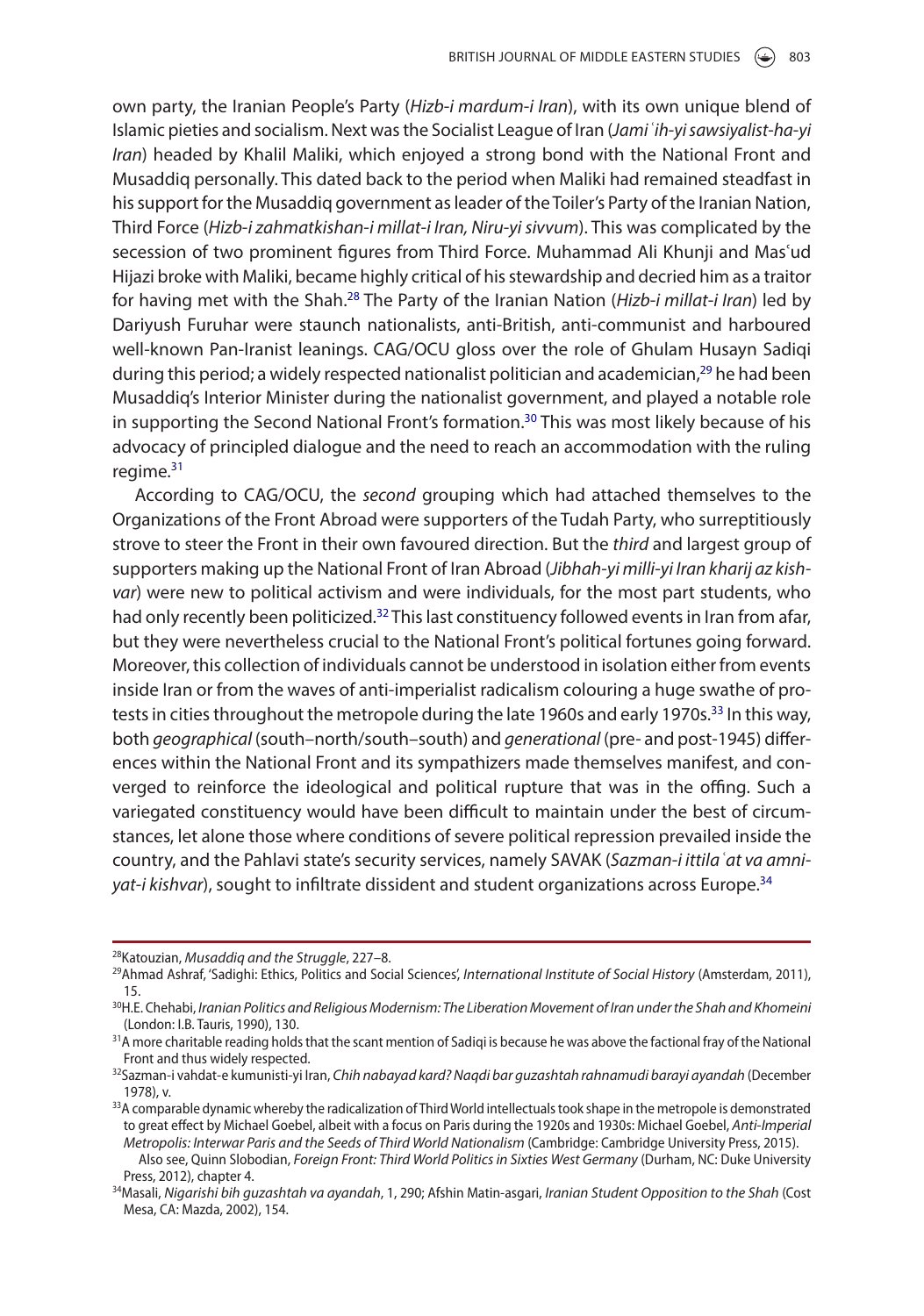# **The dispute over party (***Hizb***) admission in the Second and Third National Fronts**

While it is beyond the remit of this article to explore the genesis of the Second and Third National Fronts and their relationship to the Organizations of the National Front of Iran Abroad, I will now try to address the crux of the disagreements which led up to the formation of the ONFME.

After a prolonged period of political repression following the 1953 coup, it was not until 1960 (1339) that the Front's leading activists, many of whom had been members of the underground Movement for National Resistance (*Nihzat*-*i muqavimat*-*i milli*), felt there was a political opening and opportunity in which the Front might resume open political activity with enlivened momentum. As alluded to above, disagreements over ideology and strategy, but above all organization persisted and characterized the internal dynamics of the Second National Front from its inception. The most important bone of contention was how the National Front ought to be ordered and the role and status of political parties in any such formation. While some insisted that all parties should effectively dissolve themselves, and enter the Second National Front on an individual basis, others, including Musaddiq under house arrest at his family compound at Ahmadabad, argued forcefully to the contrary. Khunji had dissolved his small breakaway organization, which some dispute ever in fact existed,<sup>[35](#page-9-0)</sup> the Socialist Party (*Hizb*-*i sawsiyalist*), and entered the National Front, while essentially assuming control of its ideological and organizational apparatus as well as the role of its pre-eminent theoretician[.36](#page-9-1) In the words of Homa Katouzian, Khunji, Hijazi and Bakhtiyar came to form a 'triumvirate', which sought to exclude Maliki on the shaky grounds that he might detract from the organization's cohesion, with Bakhtiyar going as far as to accuse him of being a serial splitter (*inshiʿabchi*)—a not-so-subtle allusion to Maliki's break with the Tudah Party following the Azerbaijan Crisis of 1946.<sup>37</sup>

In any event, this insistence that parties dissolve and in lieu subject themselves to the triumvirate, rather than unite the Front, led Mahdi Bazargan, the cleric Mahmud Taliqani and Yadullah Sahabi to break away and found the Liberation Movement of Iran (*Nihzat*-*i azadi*-*yi Iran*) in 1961[.38](#page-9-3) The debate over whether parties *qua* political parties would be allowed to join the NFI, however, was far from settled. Musaddiq had consistently held that the National Front should be made up of political parties and that the executive council of the NFI must be composed of these parties' representatives.<sup>[39](#page-9-4)</sup> This principle was spelt out in a message to the first congress of the National Front in January 1963, a document Musaddiq would explicitly reference in subsequent admonitions.<sup>[40](#page-9-5)</sup>

The key point to take away when analysing the National Front of Iran Abroad (*Jibhah*-*yi milli*-*yi Iran kharij az kishvar*) was that the fissures afflicting the Second National Front were

<span id="page-9-0"></span><sup>&</sup>lt;sup>35</sup>Contrary to Katouzian, Jazani does take the formation of the Socialist Party by Khunji and Hijazi to be genuine, though he says it only had tens of members. Jazani, *Tarh*-*i jamiʿih shinasi*, 85–6.

<span id="page-9-1"></span><sup>&</sup>lt;sup>36</sup>Khunji is reputed to have circulated a paper in which he called for the self-dissolution of all parties in the National Front. Chehabi, *Iranian Politics and Religious Modernism*, 147.

<span id="page-9-2"></span><sup>37</sup>Katouzian, *Musaddiq and the Struggle*, 228.

<span id="page-9-3"></span><sup>38</sup>*Chih nabayad kard?*, 11; Chehabi, *Iranian Politics and Religious Modernism*, 155.

<span id="page-9-4"></span><sup>39</sup>Hamid Shawkat, *Parvaz dar zulmat: zindigani*-*yi siyasi*-*yi Shapur Bakhtiar* (Cologne: Baztab, 2014), 299.

<span id="page-9-5"></span><sup>40</sup>Katouzian, *Musaddiq and the Struggle*, 244.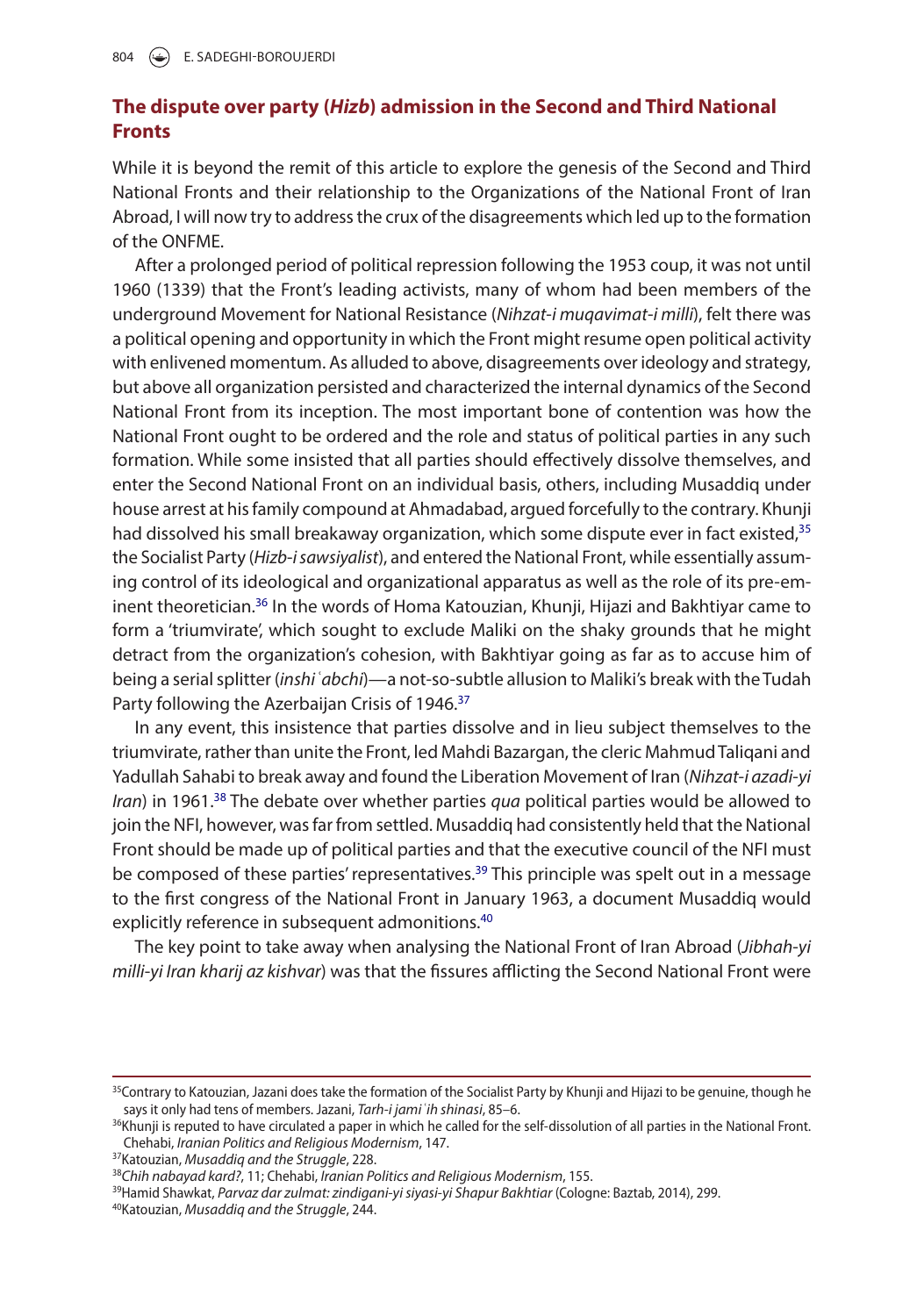largely reproduced outside of the country as well.<sup>41</sup> As in the case of the Second National Front, the crux of the dispute abroad was over the status of political parties in the Organizations of the National Front of Iran Abroad.<sup>[42](#page-10-1)</sup> In March 1964, in reaction to the news that the Organizations of the National Front in Europe had disbanded its associated parties, Musaddiq wrote a scolding rebuttal emphasizing

The National Front should be regarded as the central organization of all those parties which believe in a common principle, namely the freedom and independence of the country. If parties and groups are not to join the Front, the Front will become exactly what it is now…and [they] are incapable of taking one step in defending [the rights of the people].<sup>[43](#page-10-2)</sup>

The ramifications of this unambiguous salvo were immediately felt. As documented by Katouzian, the NFI's central council in Tehran sought to diffuse matters by disingenuously claiming it had only taken issue with the Tudah Party's accession to the National Front. This claim was quickly brushed aside by Musaddiq as a red herring, insisting that his statement on the necessity of parties had been strictly reserved for those forces which had been committed to the oil nationalization from the outset. He questioned in direct terms why Maliki's Socialist League had not been admitted to the NFI's 1963 congress[.44](#page-10-3)

Within the Organizations of the National Front in Europe there is also evidence that grassroots activists were exceedingly displeased with the conduct of tribal leader, Khusraw Qashqaʾi, and his Tudah associates who oversaw the publication of *Bakhtar*-*i imruz* (2nd series) in Munich, Germany[.45](#page-10-4) Qashqaʾi stood accused not only of misrepresenting the views of National Front activists and sympathizers based in Europe, but of imposing his views by fiat and force of will alone.<sup>46</sup> These conflicts came to a head at the first congress of the Organizations of the National Front in Europe held in Wiesbaden, Germany in early August 1962, where Qashqaʾi refused to place the newspaper under the congress's control and subsequently abandoned the meeting.[47](#page-10-6) In the place of *Bakhtar*-*i imruz* (2nd series), a new publication called *Iran*-*i azad* would be published as the official organ of the Organizations of the National Front in Europe. Its first issue appeared in November 1962 with Ali Shariʿati as editor, the man who would in the following decade rise to fame as one of the chief ideo-logues of the Iranian Revolution of 1979.<sup>[48](#page-10-7)</sup>

<span id="page-10-6"></span>47Matin-asgari, *Iranian Student Opposition to the Shah*, 54.

<span id="page-10-1"></span>

<span id="page-10-0"></span><sup>&</sup>lt;sup>41</sup>Shayigan and Shayigan, *Sayyid ʿAli Shayigan, 2*, 127.<br><sup>42</sup>Because of Musaddiq's forceful and clear position on the issue, Shayigan in the United States also supported the necessity of a Front composed of political parties. Shayigan and Shayigan, *Sayyid ʿAli Shayigan,* 2, 128. 43Katouzian, *Musaddiq and the Struggle*, 245.

<span id="page-10-2"></span>

<span id="page-10-3"></span><sup>44</sup>Ibid., 247.

<span id="page-10-4"></span><sup>&</sup>lt;sup>45</sup>Qashqa'i's commitment to the National Front during the Musaddig government appeared to derive more from animosity towards the Shah than any veritable commitment to constitutional government. Moreover, according to Abbas Milani, following the intervention of Ardashir Zahidi during the late 1960s in a bid to improve relations between the exiled brothers and the Shah, the Shah provided the Qashqaʾis and their mother with a monthly stipend of 6000 West German marks. Abbas Milani, *Eminent Persians: The Men and Women Who Made Modern Iran, 1941*–*1979* (New York: Syracuse University Press and Persian World Press, 2008), 262–3.

<span id="page-10-5"></span><sup>&</sup>lt;sup>46</sup>See letter of 15 June 1962 from Parviz Amin, a student activist of the National Front in Europe, to Shayigan, and the 7 August 1962 letter of the Organizations of the National Front of Iran in Austria and France to the Executive Committee of the National Front in America, in Shayigan and Shayigan, *Sayyid ʿAli Shayigan*, 2, 129–30.

A letter from the Organizations of the National Front in Austria and France appears to confirm this incident. Letter from the Organizations of the National Front of Iran in Austria and France to the Executive Committee of the National Front in America, 7 August 1962, in Shayigan and Shayigan, *Sayyid ʿAli Shayigan*, 2, 129–30.

<span id="page-10-7"></span><sup>48</sup>Matin-asgari, *Iranian Student Opposition to the Shah*, 54.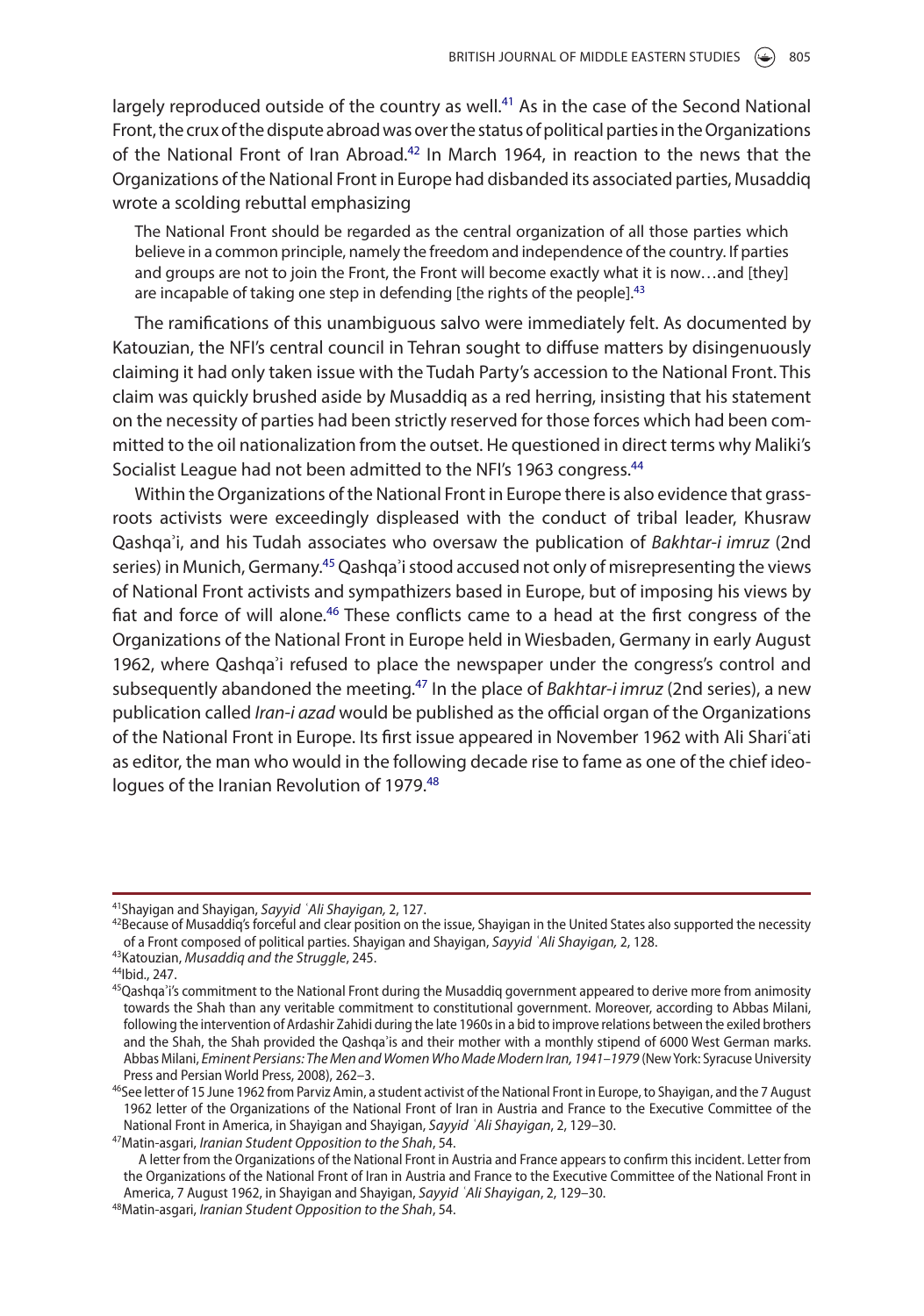Back in Iran, the conduct of Bakhtiyar and Khunji was criticized in several quarters. It was claimed that Bakhtiyar feared being overshadowed by Maliki, if he and his Socialist League took up a prominent role within the National Front, while Khunji's deeply antagonistic relationship with Maliki detracted from the Front's very *raison d'être*. [49](#page-11-0) Musaddiq's dressing down of the Second National Front's executive committee eventually left them with little choice but to resign, paving the way for the establishment of the Third National Front, whose draft constitution was approved by Musaddiq in early 1965, and which codified the central role of political parties and civil society organizations such as unions, religious and student societies, and local associations.<sup>50</sup> Though the Socialist League were now permitted entry into the Third National Front, the Iran Party refused to cooperate due to a spate of arrests, several on the personal orders of the Shah himself. This latest initiative was thus deprived of any serious prospect of becoming a viable movement beyond the release of two public statements,<sup>51</sup> and was dissolved within a month of its founding.

## **The National Front Abroad: fragmentation and the embrace of revolutionary politics**

Such disarray could not but affect the Organizations of the National Front of Iran Abroad. In a bid to resolve ongoing disagreements, the Organizations of the National Front Abroad in Europe called for an extraordinary congress which was convened in Kiel, West Germany in 1966. A more moderate faction including figures such as the post-revolutionary president, Abulhasan Bani Sadr, and Minister of Foreign Affairs, Sadiq Qutbzadah, continued to express support for the defunct Third National Front. Meanwhile the leftist faction within the Organizations, which included individuals such as Hasan Masali, Manuchihr Hamidi, and Kambiz Rusta, defended membership of the Front on an individual basis. This most likely was because they held that the condition of party membership would prove advantageous to the established parties and their leaderships, and effectively bring about their marginalization within the Organizations of the National Front Abroad. This factional grouping had, however, been radicalized beyond recognition, and forcefully supported armed struggle against the Pahlavi regime and sought to bring about a revolution through the formation of professional cadres predicated on Marxist ideology[.52](#page-11-3) In contrast to those in the National Front who had dithered over the question of party organization, this faction called amongst themselves for the strict observation of party discipline.

Clusters of activists had taken to studying Marxist texts and considering the prospects of armed struggle in light of Iran's own socio-historical development and this gradually came to be reflected in the content of the NFI's newspaper in Europe, *Iran*-*i azad*. [53](#page-11-4) This marked

<span id="page-11-0"></span><sup>&</sup>lt;sup>49</sup>Hijazi's response to Katouzian and explanation of the events which led to the rift with Maliki was later published in the former's memoirs; see Masʿud Hijazi, *Ruyidadha va davari: 1329*–*1339* (Tihran: Intisharat-i nilufar, 1375), 683.

<span id="page-11-1"></span><sup>50</sup>Katouzian, *Musaddiq and the Struggle*, 250.

<span id="page-11-2"></span><sup>51</sup>*Chih nabayad kard?*, 14.

<span id="page-11-3"></span><sup>52</sup>Ibid., 16. Rusta and Ahmadi, Interview with Kambiz Rusta, *RAIOA*, Part 4.

Bizhan Iftikhari, a student activist in the Organizations of the National Front Abroad and one of the representatives of the Star Group in Europe, also recounts the gradual transition towards advocacy of socialism in the Organizations of the National Front while he was a student in Graz, Austria. Iftikhari and Ahmadi, Interview with Bizhan Iftikhari, *RAIOA*, Part 2.

<span id="page-11-4"></span><sup>53</sup>Issues of *Iran*-*i azad* were flush with pictures and articles of Ernesto 'Che' Guevara and Ho Chi Minh by the late 1960s. See, *Iran*-*i azad*, no. 64 (September/October 1969). They also published statements by Guevara in booklet form, e.g. Payam-i Ernesto 'Che' Guevara, *Iran*-*i Azad* (October 1967).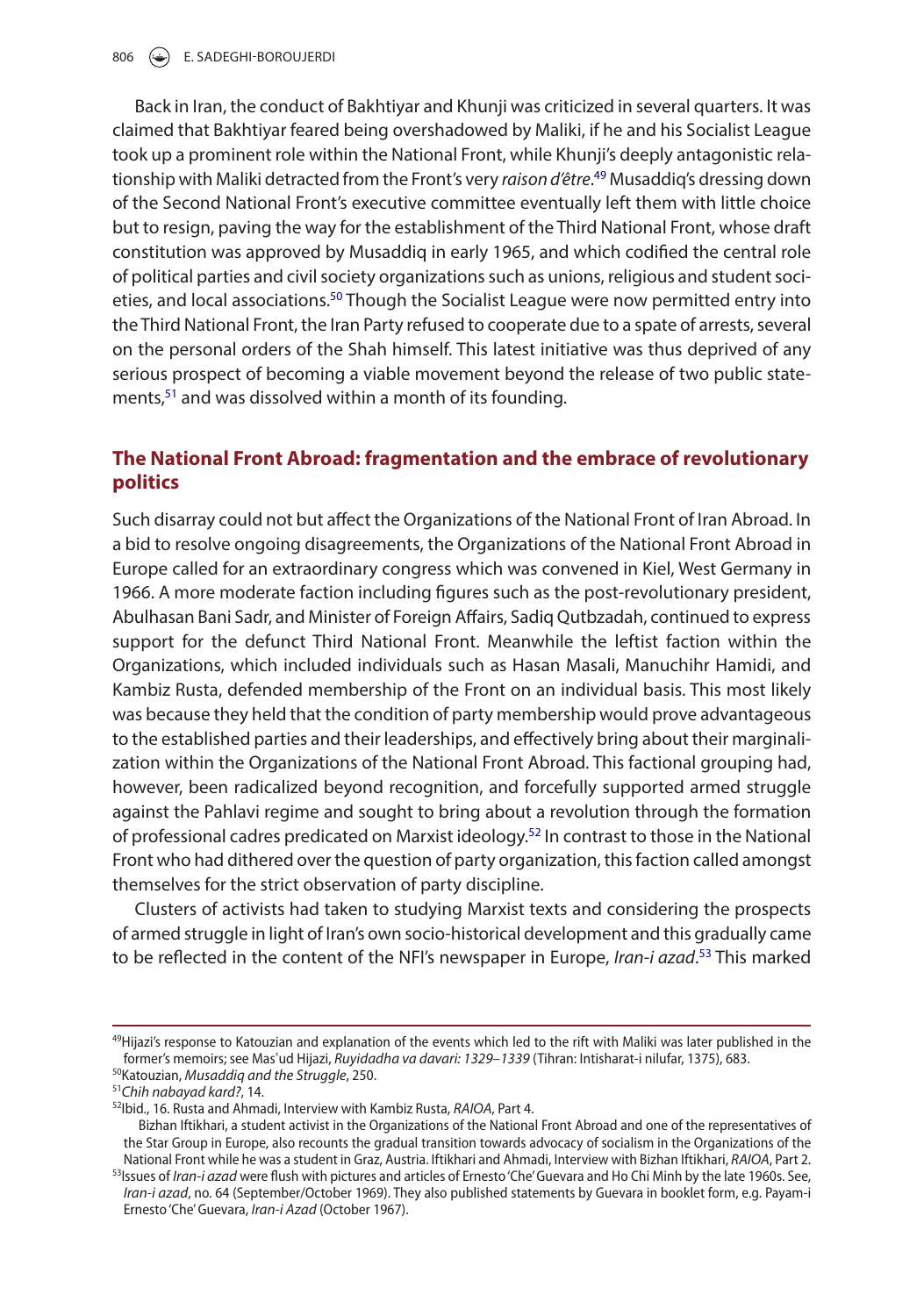political and cognitive shift was experienced by a fairly loose group of younger activists, and in such a way that those who were the key proponents of this position remained unidentified and below the proverbial parapet. During the congress, the so-called 'conservative' or moderate faction found themselves in the minority and a series of new measures and regulations were approved resulting in many members abandoning the meeting, where nonetheless a new executive committee (*hayʾat*-*i ijraʾiyyah*) was elected. Those who accepted the new stricter organizational regulations were welcome to remain in the National Front Abroad, while those who refused were exhorted to withdraw from its committees. According to one account, as a direct result of this drastic change of positions at the executive level, the membership of the National Front in Europe decreased from 700 to 400, amounting to what some decried as a 'legal' purge.<sup>54</sup>

The National Front's presence in the United States was distinct insofar as the role of Dr Ali Shayigan, a senior member of the National Front, esteemed law professor, parliamentarian and confidant of Musaddiq, remained a constant and enduring source of gravity for younger activists based stateside.[55](#page-12-1) Following the coup, he had been imprisoned, but soon after his release was exiled to Europe and then the United States.<sup>56</sup> The Organizations of the National Front in America included a slew of politically engaged university students who would go on to play important roles on the revolutionary road to 1978–1979 and in its aftermath. These included Ali Muhammad Fatimi, Mustafa Chamran, Ibrahim Yazdi, Khusraw Parsa and Yusif Tavassuli.<sup>57</sup> In 1962 there were an estimated 7000 Iranian citizens in the United States, rising to 21,000 in 1964 and 40,000 by 1969[.58](#page-12-4) Shayigan stewarded the body for the first two years of its existence, i.e. 1961–1963,<sup>59</sup> but continued to have an influential role thereafter delivering rousing speeches to Iranian students across the United States.<sup>[60](#page-12-6)</sup> His presence allowed the committees of the National Front in America to dissent from the line set down by the executive committee, which continued to be dominated by those of a more conservative orientation.

While CAG/OCU alleged that many of these individuals were largely unresponsive to the demands of grassroots activists, they also acknowledged that not all of those who disagreed with the institutionalization of political parties were motivated by the desire to retain their personal prerogatives and control of the organizations and their capacities. Some of those individuals who were sceptical apropos the admission of political parties argued that those parties eligible to join the Organizations of the National Front were themselves unstable, disorganized coalitions, and insisted they would only further exacerbate the Front's organizational shambles<sup>61</sup>

Nevertheless, the Organizations of the National Front in America were invariably more critical and radical in tone than had been the leadership of the Second National Front.<sup>62</sup> It was believed that preponderating differences were reconciled during the National Front in

<span id="page-12-5"></span>59Shayigan's letter to Musaddiq, 5 September 1964, in Shayigan and Shayigan, *Sayyid ʿAli Shayigan*, 2, 165–6.

<span id="page-12-6"></span>60'Duktur Shayigan dar kalifurniya', *Bakhtar*-*i imruz* 3, 1 Ordibehesht 1344 [21 April 1965].

<span id="page-12-7"></span><sup>61</sup>*Chih nabayad kard?*, 19.

<span id="page-12-0"></span><sup>54</sup>*Chih nabayad kard?*, 17.

<span id="page-12-1"></span><sup>55</sup>Muʿazzami, 'Az tajrubah-yi Musaddiq', 359.

<span id="page-12-2"></span><sup>56</sup>Shayigan and Shayigan, *Sayyid ʿAli Shayigan*, 2, 115.

<span id="page-12-3"></span><sup>57</sup>Ibid., 118.

<span id="page-12-4"></span><sup>58</sup>Hassan Mohammadi-Nejad, 'Elite-Counterelite Conflict and the Development of a Revolution: The Case of the Iranian National Front' (PhD thesis, Southern Illinois University, 1970), 143.

<span id="page-12-8"></span><sup>62</sup>Shayigan and Shayigan, *Sayyid ʿAli Shayigan*, 2, 119; Mohammadi-Nejad, 'Elite-Counterelite Conflict', 225–6.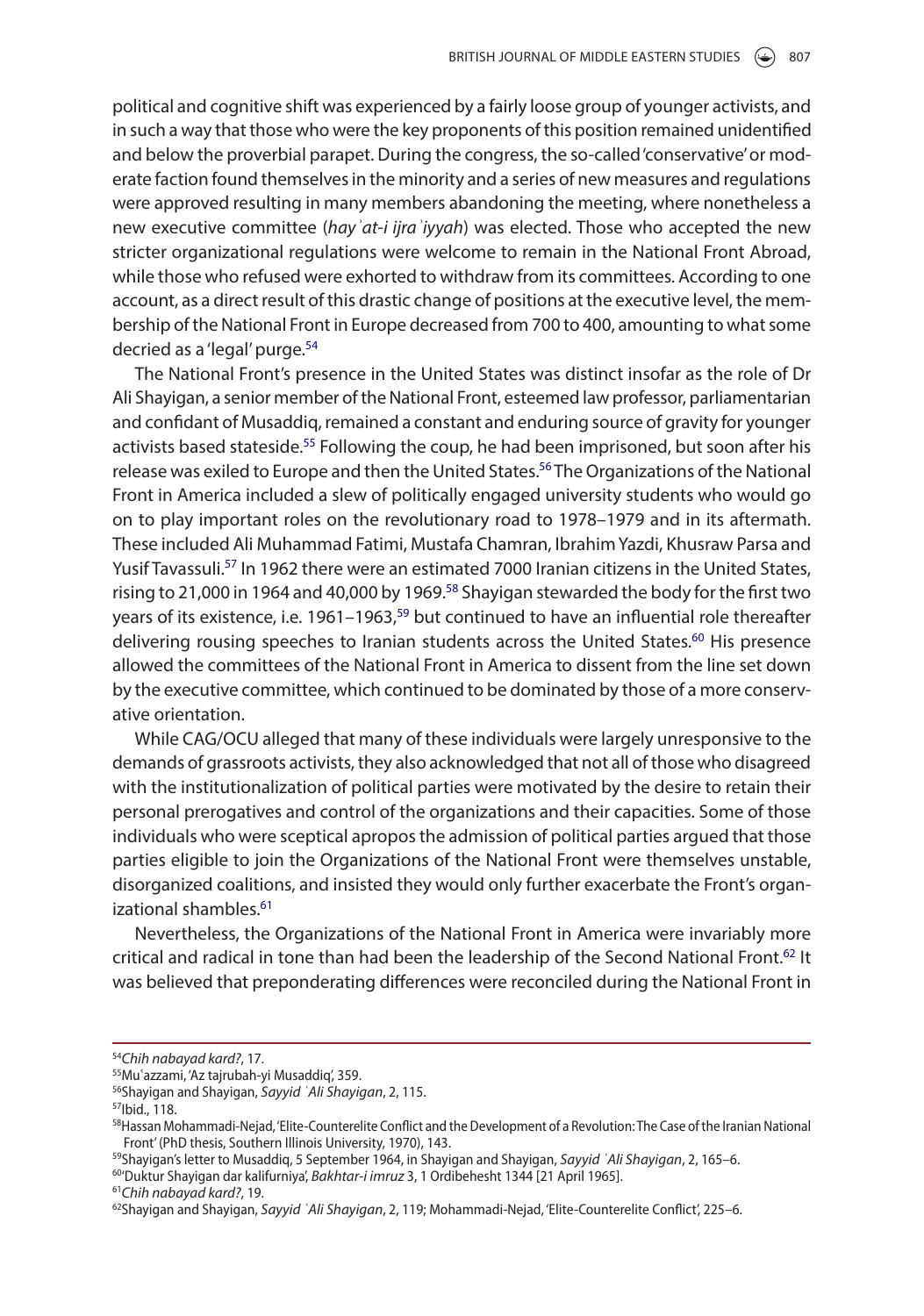America's Second Congress in 1963,<sup>63</sup> but within a matter of months a left-wing tendency constituting a segment of the membership and minority in the executive committee seceded and formed a new organization called the National Front of Iran in Exile (*Jibhah*-*yi milli*-*yi Iran dar tabʿid*). The organization quickly grew and included activists who had been impacted by the Sino-Soviet split and subsequent denunciation of perceived Soviet détente with the Pahlavi regime. It was this group which oversaw the publication of the third series of *Bakhtar*-*i imruz*, published in New York by the Organizations of the National Front of Iran, America Branch, between 1966 and 1969[.64](#page-13-1) The editors added 'exploitation' (*istithmar*) to the old National Front slogan of 'the struggle against despotism and colonialism' (*mubarizah ba istibdad va istiʿmar*) and reprinted a quote attributed to Ernesto 'Che' Guevara in bold in several issues: 'it is the inviolable right of the masses to respond to the violence of imperialism with revolutionary violence.<sup>'65</sup> These activists had ceased to believe in the possibility of civil resistance or in the prospects of reforming the Shah's regime. A strong anti-colonial senti-ment in solidarity with those individuals,<sup>[66](#page-13-3)</sup> organizations and countries fighting European and American imperialism was already unmistakable. As early as 1963 with the assent of Shayigan in the United States, activists of the National Front Abroad first began to send willing and committed individuals to revolutionary hotspots such as Algeria, Palestine/Jordan and Egypt under the name of the Organization for Students' Revolutionary Preparations (*Sazman*-*i tadarukat*-*i inqilabi*-*yi danishjuyan*)[.67](#page-13-4)

In April 1966, the National Front in Exile and National Front in America held a joint congress in New York City and decided to unify, though this time the executive committee and council were dominated by the left. Shayigan was the keynote speaker.<sup>68</sup> The new organization was renamed the Organizations of the National Front of Iran Abroad, America Branch (*Sazman*-*ha*-*yi jibhah*-*yi milli*-*yi Iran kharij az kishvar, bakhsh*-*i Amrika*), and they suggested that the European Organization take the same name, albeit in the capacity of the European Branch.<sup>69</sup> While there was prima facie organizational unity between the European and American branches it was never realized in substance, underwritten by the fact that an inter-continental Executive Committee was never established.

*Bakhtar*-*i imruz* (3rd series) continued to be published in New York and became increasingly open in its advocacy of armed struggle against the Pahlavi state. Meanwhile, in 1967 the Israeli state, with whom the Shah's regime had known, albeit low-level diplomatic ties, launched a war against Egypt, Syria, Jordan and Iraq, occupying parts of the first three Arab countries and the entirety of historic Palestine. This watershed event also led Arab nationalist governments to publicly support Palestinian guerrilla activities, where they had formerly sought to curb them and suppress their coverage. This vindicated the position that had long been held by the Palestinian movement Fateh (*harakat al*-*tahrir al*-*watani al*-*filastini*). Since its establishment in the late 1950s, Fateh had argued that Palestinians needed to take the lead role in their collective liberation instead of relying on the benevolence of the Arab

<span id="page-13-0"></span> $63A$  counterpart convention was held by members of the National Front in Munich, Germany at around the same time. Ibid., 145.

<span id="page-13-1"></span><sup>64</sup>*Chih nabayad kard?*, 18.

<span id="page-13-3"></span><span id="page-13-2"></span><sup>65</sup>Shayigan and Shayigan, *Sayyid ʿAli Shayigan*, 2, 178; *Bakhtar*-*i imruz* 3, Farvardin/Ordibehesht 1348 [April/May 1969]. 66'Dar Congo: Lumumba, hanuz mi jangad', *Bakhtar*-*i imruz* 3, 1 Ordibihisht 1344 [21 April 1965].

<span id="page-13-4"></span><sup>67</sup>Shayigan and Shayigan, *Sayyid ʿAli Shayigan*, 2, 178; Masali, *Nigarishi bih guzashtah va ayandah*, 1, 307.

<span id="page-13-5"></span><sup>68</sup>Mohammadi-Nejad, 'Elite-Counterelite Conflict', 148.

<span id="page-13-6"></span><sup>69</sup>Shayigan and Shayigan, *Sayyid ʿAli Shayigan*, 2, 177.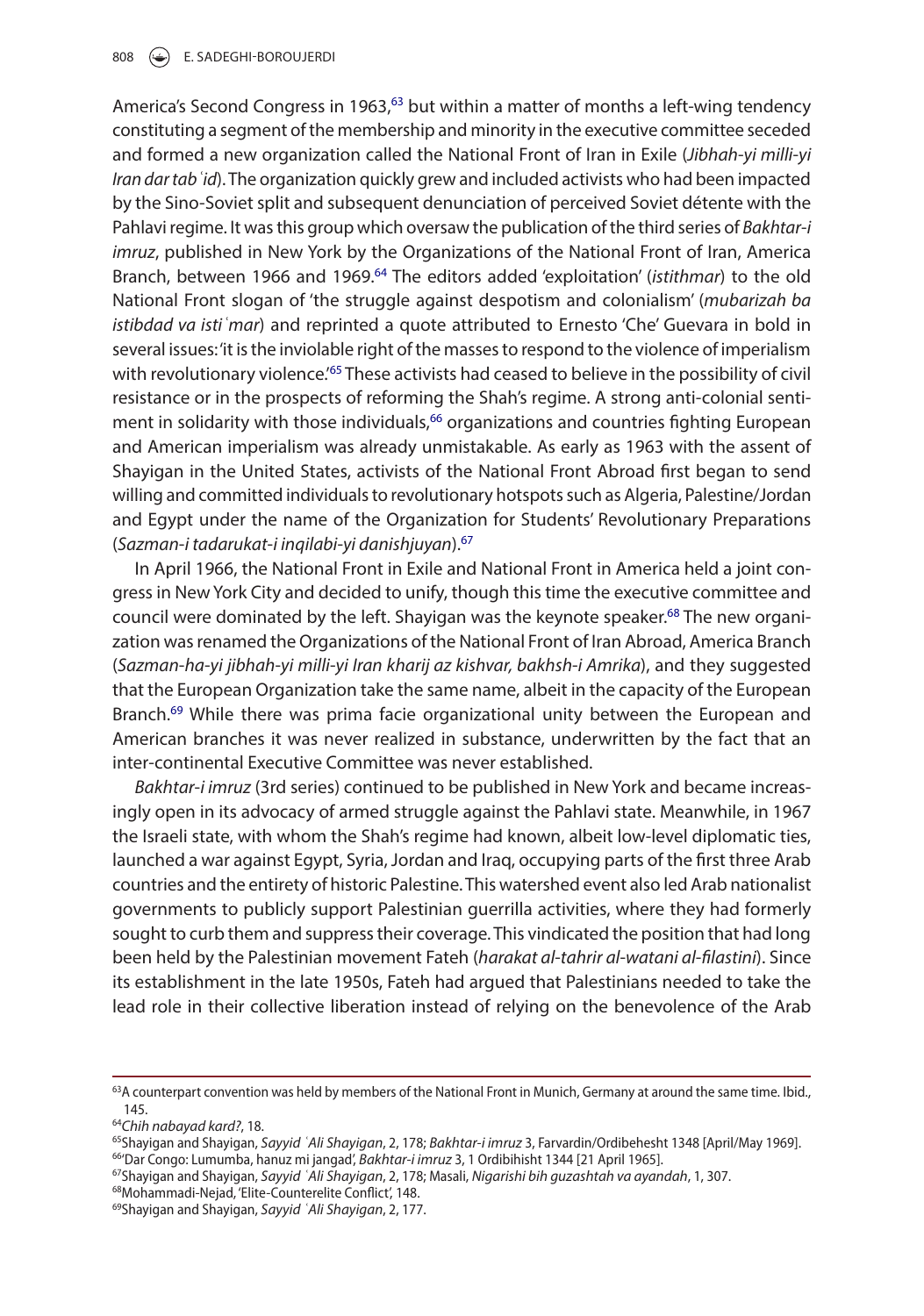nationalist regimes in Egypt, Syria and Iraq. Fateh announced its first military operation inside Occupied Palestine on 1 January 1965. Although it initially faced hostility, notably from Nasser's Egypt, it rapidly consolidated its position after the 1967 war, emerging as the largest faction in the Palestinian Liberation Organization (PLO).<sup>70</sup> Its focus on armed struggle was quickly adopted by other major Palestinian groups after 1967, and the Palestinian *fidayin* (freedom fighters) soon became iconic figures of resistance across the globe.<sup>71</sup>

It was in this context that in April/May 1969 *Bakhtar*-*i imruz* reproduced and praised in the highest terms a fatwa issued from Najaf by the exiled Ayatullah Ruhollah Khumayni, which was interpreted as the cleric's endorsement of 'armed struggle against Zionism and imperialism' in the Middle East. Khumayni, with special reference to the Palestinian armed struggle, had approved the dispensation of religious alms in support of fellow Muslims engaged in the armed defence of 'Muslim lands' (*bilad*-*i muslimin*)[.72](#page-14-2) The publishers of *Bakhtar*-*i imruz* contended that the fatwa 'will be considered an important step in transforming the approach to the struggle inside Iran... it will open new pathways of struggle $\cdot$ <sup>73</sup> In the same vein, they serialized a Persian translation of Guevara's *Reminiscences of the Cuban Revolutionary War* as part of their effort to dislodge what they held to be the longstanding ideological hegemony of civil contestation through peaceful marches and the ballot box.<sup>[74](#page-14-4)</sup> Such exercises amounted to a normative and political challenge to the way resistance towards the Pahlavi regime ought to be conceived and practised and thereby sought to initiate something of a paradigmatic shift: a shift that was intimately bound up with the wider international context in the lead up to and aftermath of 1968. While it is questionable they were successful in this endeavour,<sup>[75](#page-14-5)</sup> it remains important to note that it was integral to a deeper transformation experienced within the post-Tudah Iranian left and a slew of likeminded international movements elsewhere in the Global South. As in the case of Khumayni's fatwa, the PLO was never far from these young Iranian activists' minds.<sup>76</sup>

#### **Founding the National Front in the Middle East**

According to the account provided by CAG/OCU, the Organizations of the National Front Abroad continued to drift along, albeit with little success or effect into the next decade. In 1970, due to accumulated frustration with the latter's ongoing lack of theoretical rigour, strategic vision and organizational competency, a group of activists within the Organizations of the National Front Abroad decided to form a new branch of the National Front in the Middle East,<sup>77</sup> its official title being the Organizations of the National Front of Iran Abroad, Middle East Branch (ONFME).<sup>78</sup> The latter essentially acted as the public face of their activism and as cover, first for their clandestine Marxist organization, the Star Group (*Guruh*-*i sitarah*), which from 1973 to 1976 partook in a process to merge with the Fadaʾi Guerrillas. With the

<span id="page-14-0"></span><sup>70</sup>Rosemary Sayigh, *The Palestinians: From Peasants to Revolutionaries* (London: Zed Books, 2013), 155.

<span id="page-14-1"></span><sup>71</sup>Charles Tripp, *The Power and the People: Paths of Resistance in the Middle East* (Cambridge: Cambridge University Press, 2013), 30.

<span id="page-14-3"></span><span id="page-14-2"></span><sup>72&#</sup>x27;Fatva-yi Ayatullah Khumayni', *Bakhtar*-*i imruz* 3, Farvardin/Ordibehesht 1348 [April/May 1969]. 73Ibid.

<span id="page-14-4"></span><sup>74</sup>Ernesto 'Che' Guevara, 'Havadith-i jangha-yi inqilabi', *Bakhtar*-*i imruz* 3 (April/May 1969).

<span id="page-14-5"></span><sup>&</sup>lt;sup>75</sup>Khumayni's scepticism of armed struggle need not be rehearsed here.

<span id="page-14-6"></span><sup>76</sup>Rusta and Ahmadi, Interview with Kambiz Rusta, *RAIOA*, Part 4.

<span id="page-14-7"></span><sup>77</sup>Guruh-i ittihad-i kumunisti, *Nukati dar barah*-*yi purusah*-*yi tajanus*, Bahar 1356 [Spring 1978], 28.

<span id="page-14-8"></span><sup>78</sup>Ibid., 7. Shayigan and Shayigan, *Sayyid ʿAli Shayigan*, 2, 179.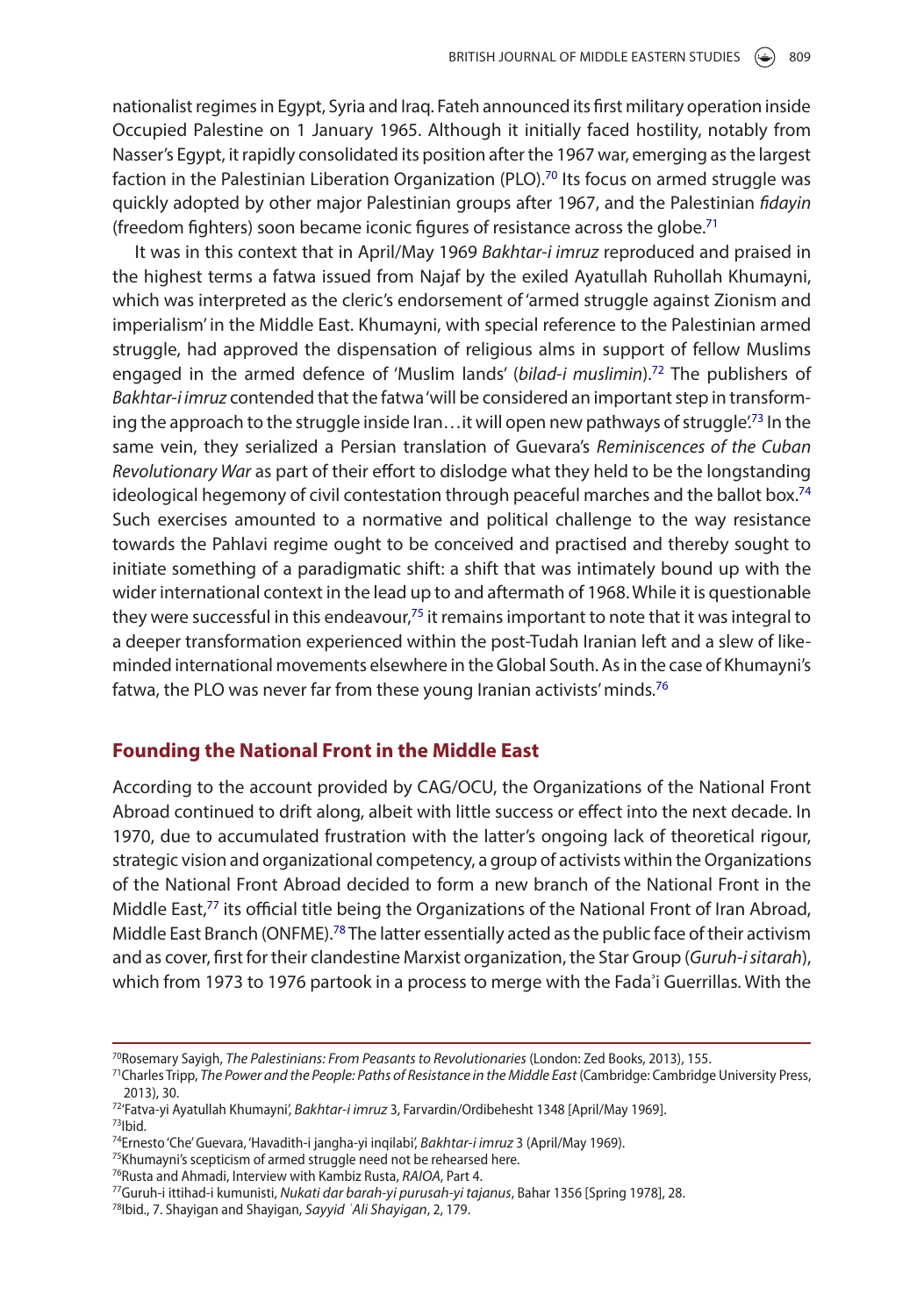merger's failure in 1977, several members of the Star Group founded the Communist Alliance Group (*Guruh*-*i ittihad*-*i kumunisti*), which following the revolution became the Organization of Communist Unity (*Sazman*-*i vahdat*-*i kumunisti*)[.79](#page-15-0)

By late 1969 or early 1970, the decision was made unilaterally and without broader consultation to move to the Middle East, $80$  as the small band of cadres made their way to the region and took Beirut, Damascus and Baghdad as their main locations of activity.<sup>[81](#page-15-2)</sup> Hasan Masali and K.K. (Ahmad) were the first to go to the Middle East, visiting Baghdad to participate in the Iraqi Students Congress as representatives of the Confederation of Iranian Students, National Union. It was there that they contacted Fateh's Walid Ahmad Nimr al-Nasir, better known as Abu Ali Iyad, who was already familiar with Iranian militants such as Ali Akbar Safaʾi Farahani, a founding member of the Fadaʾi Guerrillas. Safaʾi Farahani had left Iran to train and fight alongside the Palestinian resistance and would later be executed by the Shah's regime following his capture in the aftermath of the assault against the Siahkal gendarmerie on 8 February 1971.<sup>82</sup> The ONFME's initial cadres amounted to fewer than 10 dedicated activists, while in subsequent years they were able to attract a couple of hundred student supporters in Europe and the United States.<sup>83</sup> In the early 1970s, Jazani too was able to discern a palpable ideological and political transformation in the new generation of activists still cleaving to the legacy of Musaddiq and the National Front, and its consonance with the revolutionary *zeitgeist*: 'the struggling forces of the National Front have lost their faith in the leadership and parties. They have turned to Marxism, having ceased to regard "nationalism" as responding to the problems of Iran's national liberation movement.'[84](#page-15-5)

This process of disillusionment with the leadership and politics of the National Front was spelled out in CAG/OCU's pamphlet *What Should Not Be Done?* (*Chih nabayad kard?*), an allusion to Lenin's own famous pamphlet. This work is important not only because of the information it contains about Communist Unity's 'pre-history', but also because it is one of very few pamphlets coming out of the revolutionary left around this time which can be read as an exercise in self-criticism and as part of an ongoing process of searching introspection, in lieu of the usual accounts chronicling a succession of unparalleled acts of bravery and heroism:

Awareness of the shortcomings of the past, and especially the lack of a clear programme, led to the emergence of new movements. This included the formation of a group, close to the small communist currents which had come into being in Europe and America in 1970, and their initiation of special activities in the Middle East.<sup>85</sup>

The first individuals to leave Europe for the Middle East were Hasan Masali and K.K. (Ahmad). They were later joined from the United States by Khusraw Parsa (a distant relative of Ali Shayigan), Bizhan Mussahibnia, K.F. (Tahir) and B.M. (Mahmud Irani).[86](#page-15-7) Manuchihr Hamidi first supported the initiative from Munich and acted as a crucial liaison. He then briefly went

<span id="page-15-0"></span><sup>79</sup>Masali, *Nigarishi bih guzashtah va ayandah*, 317.

<span id="page-15-1"></span><sup>80</sup>*Chih nabayad kard?*, 18.

<span id="page-15-2"></span><sup>81</sup>Masali, *Nigarishi bih guzashtah va ayandah*, 318.

<span id="page-15-3"></span><sup>82</sup>Correspondence with Mahmud Irani, 11 June 2017.

<span id="page-15-4"></span><sup>83</sup>Masali claims that ONFME had around 400 supporters in Europe and the United States during the 1970s. Masali, *Nigarishi bih guzashtah va ayandah*, 241.

<span id="page-15-5"></span><sup>84</sup>Jazani, 'Namah bih yak dust', 334.

<span id="page-15-6"></span><sup>85</sup>*Nukati dar barah*-*yi purusah*-*yi tajanus*, 22.

<span id="page-15-7"></span><sup>86</sup>Correspondence with Mahmud Irani (*nom de guerre*), 4 June 2017.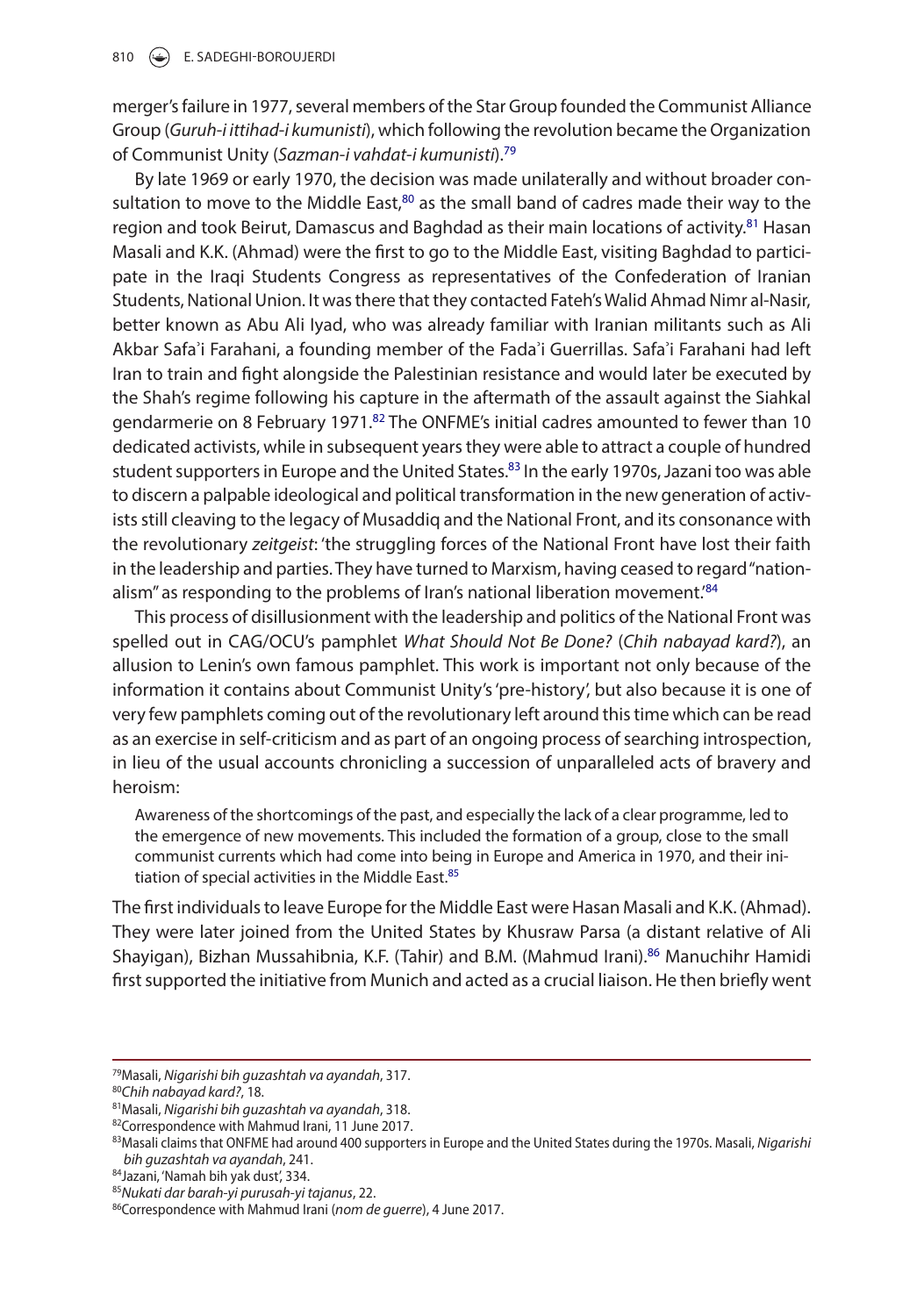to Iraq for training, before surreptitiously crossing the Iraqi border into Iran as part of the 'homogenization process' (*purusah*-*yi tajanus*), namely, the merger of their small group and the OIPFG.<sup>87</sup> Beginning in 1973, both groups agreed in principle that their ideological differences could be resolved through a period of theoretical discussion, criticism and exchange (see next section)[.88](#page-16-1) Virtually all of those just mentioned had been active in Iranian diaspora student politics revolving around the work of the Confederation of Iranian Students and the Organizations of the National Front Abroad. Like-minded activists in these diaspora organizations, such as Kambiz Rusta, Muhammad Ali Khansari and Bizhan Iftikhari, also later became members of the 'Star Group', but they were not permanently based in the Middle East. Rusta and others did visit the region for meetings and consultations. He also undertook a short period of querrilla training.<sup>89</sup> Though these activists acted primarily as the Star Group's representatives and advocates in Europe and the United States, one key objective was to dispatch cadres from the metropole to training camps in the Middle East, and from there to Iran so they could participate in armed struggle.<sup>[90](#page-16-3)</sup> Ahmad Shayigan, son of Ali Shayigan, was based in New York, though he later moved to Europe where he was active in the Confederation of Iranian Students, before leaving for Libya in the mid-1970s.

But at the outset of the 1970s, these activists felt a genuine need to establish contact with like-minded groups inside Iran. In the summer of 1970 they began by broaching relations with Masʿud Ahmadzadah in the north-eastern city of Mashhad. They achieved this through one of their own number, who happened to be a cousin of Ahmadzadah. The latter was of course the co-founder of one of the clandestine groups that would eventually unite to form the Marxist-Leninist People's Fada'i Guerrillas.<sup>91</sup> They later also established relations with the Organization of the Iranian People's Mujahidin, before the release of its first communique, which, incidentally, would also be issued from Beirut on 9 February 1972.<sup>92</sup>

This assortment of individuals had already broached contact with Fateh's representative in Germany in the final years of the 1960s, but went on to establish more systematic ties with the Palestinian group and its representatives in Beirut, which showed great willingness to support the young Iranian revolutionaries. Individuals comprising the National Front in the Middle East came from Europe, the United States and even Iran to undergo military training, while affiliated activists continued their work in European and American cities:<sup>[93](#page-16-6)</sup> publicizing the fate of political prisoners, exposing further the improprieties and violations of the Shah and his regime, and holding protest rallies besmirching the international reputation and public relations of the latter.

Regular cooperation between the Mujahidin and the National Front in the Middle East continued, even after the Mujahidin's now infamous 'change of ideological positions' (*taghyir*-*i mavazaʿ*) in 1975, when members who protested its abandonment of Islam and adoption of Marxism-Leninism were brutally killed.<sup>[94](#page-16-7)</sup> Alongside the Mujahidin and Fada'i Guerrillas, ONFME initiated and contributed to the operation and content of three Persian-language

<span id="page-16-6"></span>93Iftikhari and Ahmadi, Interview with Bizhan Iftikhari, *RAIOA*, Part 3.

<span id="page-16-0"></span><sup>87</sup>The OIPFG added 'Iran' to their name in 1974–1975.

<span id="page-16-1"></span><sup>88</sup>*Nukati dar barah*-*yi purusah*-*yi tajanus*, 10; Hasan Masali, *Sayr*-*i tahavul*-*i junbish*-*i chap*-*i Iran va ʿavamil*-*i buhran*-*i mudavim*-*i an* (Los Angeles, CA: Dihkhuda, 2001), 127.

<span id="page-16-2"></span><sup>89</sup>Rusta and Ahmadi, Interview with Kambiz Rusta, *RAIOA*, Part 4.

<span id="page-16-3"></span><sup>90</sup>Ibid., Part 4.

<span id="page-16-4"></span><sup>91</sup>Masali, *Nigarishi bih guzashtah va ayandah*, 357.

<span id="page-16-5"></span><sup>92</sup>H.E. Chehabi, 'The Anti-Shah Opposition in Lebanon', in *Distant Relations: Iran and Lebanon in the Last 500 Years* (London: I.B. Tauris, 2006), 186.

<span id="page-16-7"></span><sup>94</sup>Ervand Abrahamian, *Radical Islam: The Iranian Mojahedin* (London: I.B. Tauris, 1989), chapter 6.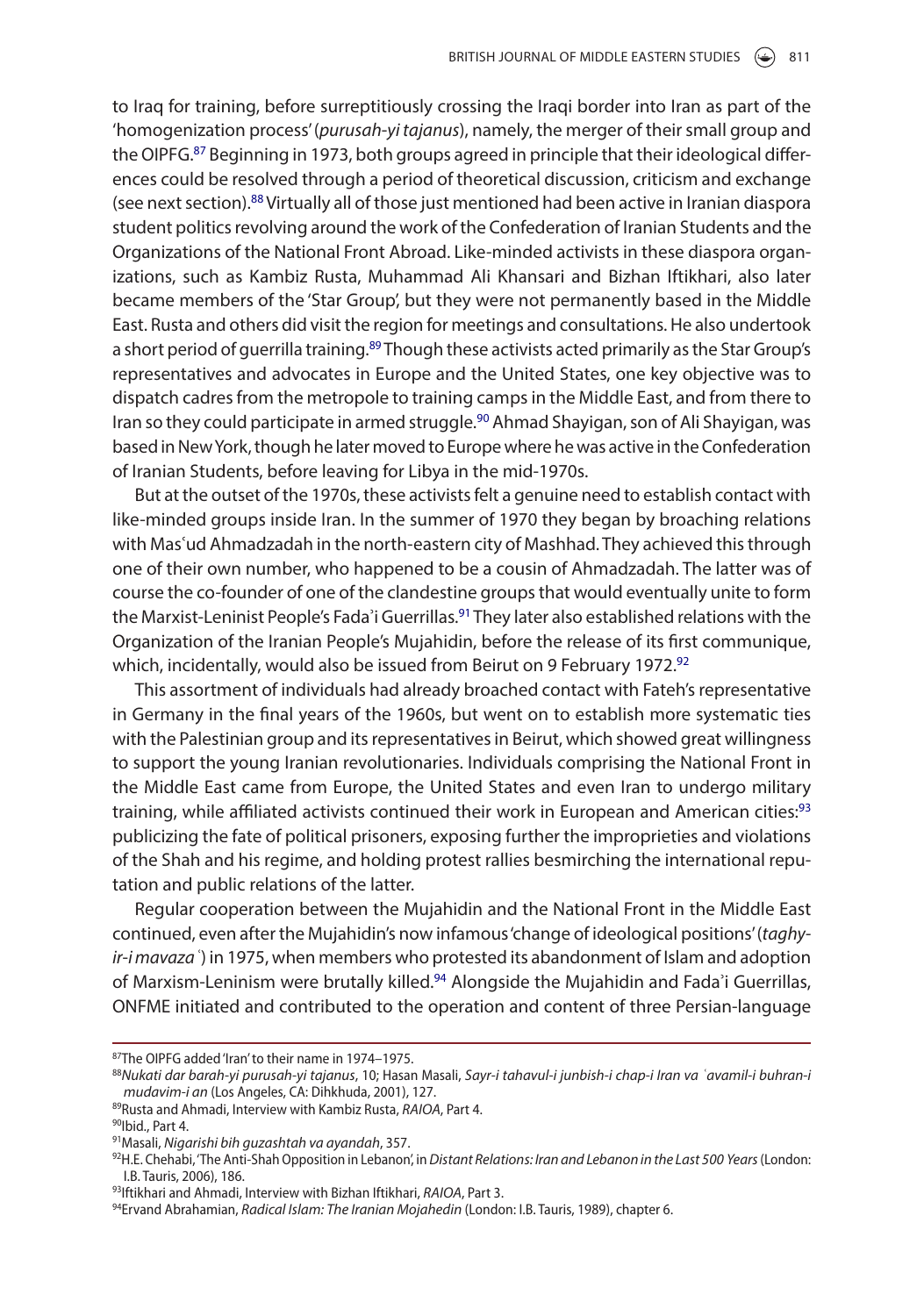anti-regime radio stations expedited and broadcast from within Iraq with the support of the Baʿthsit regime. These were Sida-yi Inqilabiyun (Revolutionaries' Voice) (1972–1973), Radio Mihan Parastan (Patriots) (1973–1975), which was later broadcast from Libya until the revolution,<sup>95</sup> and Radio Surush (1974–1975), which was shut down following the conclusion of the Algiers Accord between the Iranian and Iragi governments in 1975.<sup>96</sup> ONFME were also the driving force behind the fourth series of the newspaper, *Bakhtar*-*i imruz*, as well as a newspaper in Arabic by the name of *Iran al*-*thawra*, [97](#page-17-2) of which there were no more than a couple of issues.[98](#page-17-3) According to one former member of OCU only a single issue of *Bakhtar*-*i imruz* was printed in Beirut, while the rest were printed in Iraq, despite representations to the contrary. Each issue had a circulation of approximately 500.<sup>99</sup> The activists understandably harboured a desire to distance themselves and their activities from the Iraqi Baʿthist regime and not appear beholden to the latter[.100](#page-17-5) But the publication of *Bakhtar*-*i imruz* sought once again to connect their political praxis to the historic legacy of Musaddiq's executed Foreign Minister, Husayn Fatimi, and an anti-imperialist imagination, which had continued to evolve and change[.101](#page-17-6) Following the Algiers Accord, a number of ONFME activists moved to Libya where they were provided with cars, houses and other facilities with which to carry on their political activities and anti-regime agitation.[102](#page-17-7)

As mentioned previously, the debates within the Organizations of the National Front during this period had closely tracked those within Iran itself and were symptomatic of the NFI's precipitous decline inside Iran and the seismic shift taking place within much of the Global South. Manifold national liberation and anti-colonial struggles found themselves enveloped by the discourse and practice of armed struggle as the leading modality of resistance to American imperialism and the authoritarian regimes the United States was held responsible for arming and providing with political and diplomatic cover. In the eyes of these small clusters of young activists based primarily in Beirut, Baghdad and Damascus, the Soviet and Chinese models too were thoroughly discredited, and to their great chagrin, seen as pursuing détente with the profoundly maligned Shah.<sup>103</sup> Because of the fractiousness plaguing the National Front both inside and outside the country, and the Pahlavi regime's authoritarian consolidation accompanied by successive waves of repression,<sup>104</sup> the veteran opposition of 1953 had been severely demoralized. The young activists who formed the National Front in the Middle East and the Star Group had become convinced of the pertinence of Marxist-Leninist organizational principles, namely the need for a vanguard of professional cadres and its accompanying revolutionary ideology. In a retrospective assessment of their own development CAG/OCU insightfully remarked that:

<span id="page-17-0"></span><sup>95</sup>Correspondence with Mahmud Irani, 2 April 2017.

<span id="page-17-1"></span><sup>96</sup>Tabrizi states that a condition of launching the radio stations in Iraq was that the Iraqi government not interfere in the content of the broadcasts, though as he later makes clear, as bilateral negotiations between Iran and Iraq progressed, the Iraqis prohibited anti-Pahlavi regime propaganda on Radio Mihan Parastan. Haydar Tabrizi, *Ravabit*-*i burun marzi*-*yi sazman*-*i chirik*-*ha*-*yi fadaʾi*-*yi khalq*-*i Iran ta Bahman 1357* (Cologne: Baqir Murtazavi, 1395), 28; Mahmud Duʿaʾi, *Gushahʾi az khatirat*-*i Hujjat al*-*Islam wa al*-*muslamin Sayyid Mahmud Duʿaʾi* (Tihran: ʿAruj, 1387), 90.

<span id="page-17-2"></span><sup>97</sup>*Nukati dar barah*-*yi purusah*-*yi tajanus*, 11. 98Interview with Jalil (*nom de guerre*), 26 June 2017.

<span id="page-17-3"></span>

<span id="page-17-5"></span><span id="page-17-4"></span><sup>99</sup>Ibid.  $100$ Ibid.

<span id="page-17-7"></span><span id="page-17-6"></span><sup>101</sup>This is confirmed by one of their better-known members, Hasan Masali. Masali, *Sayr*-*i tahavul*-*i junbish*-*i chap*-*i Iran*, 124. <sup>102</sup>Interview with Jalil, 26 June 2017.

<span id="page-17-8"></span><sup>&</sup>lt;sup>103</sup>On the issue of Soviet détente, see Roham Alvandi, 'The Shah's Détente with Khrushchev: Iran's 1962 Missile Base Pledge to the Soviet Union', *Cold War History* 14, no. 3 (2014): 423–44.

<span id="page-17-9"></span><sup>104</sup>Mawj-i nawvin-i mubarizah, *Bakhtar*-*i imruz* 4, no. 7, Day 1349 [December 1970–January 1971].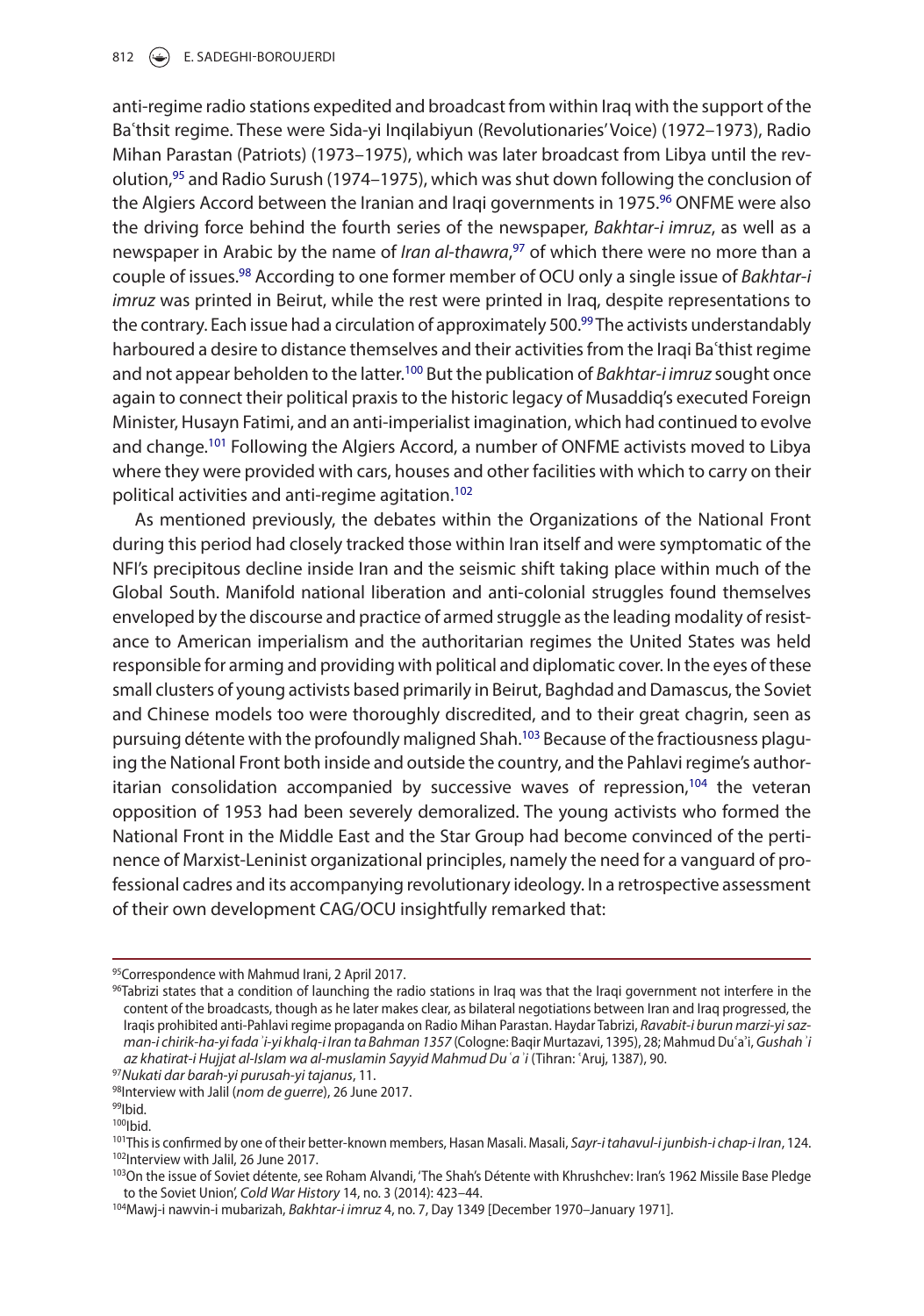The activists of our group (*guruh*) came out of currents that had developed separately from one another and without reciprocal influence, and were not in an organic relationship together. This group's adherence to Marxism-Leninism was not created through an acute class struggle tied to the struggles of the working class. In this respect, our knowledge and understanding of Marxism-Leninism were replete with points of weakness.<sup>105</sup>

These activists, having agreed on the *tactical* necessity of urban guerrilla warfare, began to translate and disseminate seminal texts by Castro, Guevara, Carlos Marighella and the Uruguayan Tupamaros National Liberation Movement, with an even greater sense of urgency.[106](#page-18-1) CAG/OCU indeed claim that Masʿud Ahmadzadah had read their translations of Marighella's famous text on urban guerrilla warfare before the two groups had established formal contacts and the People's Fadaʾi Guerrillas' armed assault on the gendarmerie at Siahkal.<sup>107</sup> The advocacy of armed struggle had not been a radical break, however, as can be seen in the late issues of the third series of *Bakhtar*-*i imruz* published in New York. It had very much been on the agenda, and came to occupy tactical primacy over civil modalities of political struggle and organization, regarded as untenable under the present conditions. On this point, at least, the individuals who made up ONFME and the Star Group had reached conclusions comparable to those found in Amir Parviz Puyan's (d. 1971) *The Necessity of Armed Struggle and the Repudiation of the Theory of Survival* (spring 1970), and Ahmadzadah's (d. 1972) *Armed Struggle: Both Strategy and Tactics* (summer 1970)[.108](#page-18-3) Both pamphlets, influenced by the writings of Guevara and Régis Debray, contended that civil contestation was impossible under the prevalent repressive and stultifying political atmosphere, and armed struggle was necessary not only to demonstrate the vulnerability of the Pahlavi state, but to awaken the people and thus ignite a larger struggle for national liberation.<sup>109</sup>

According to Bizhan Iftikhari, a member of the Star Group, his views and those of his comrades were not only closely aligned with Ahmadzadah and Puyan, but the group also helped disseminate the two aforementioned pamphlets and shared similar exemplars in the anti-colonial struggles of Latin America, Cuba and Vietnam.[110](#page-18-5) They also rejected not only the tutelage of the Soviet Union, but, unlike their Maoist compatriots in the Revolutionary Organization of the Tudah Party of Iran, the People's Republic of China as well.[111](#page-18-6) Like other fellow Iranian revolutionaries at this time, the members of the National Front in the Middle East held that the tactical pursuit of urban-based armed struggle would provoke mass resistance and the eventual formation of a popular liberation army.<sup>112</sup>

CAG/OCU insist that when they first moved to the Middle East, they were still committed to reviving the National Front Abroad, albeit on a new footing. They hoped to witness the emergence of new political formations with a coherent and rigorous ideological and

<span id="page-18-6"></span>111Ibid., Part 3.

<span id="page-18-0"></span><sup>&</sup>lt;sup>105</sup>By their own acknowledgement their relationship and ties to organized labour inside Iran during this time were negligible to non-existent. *Nukati dar barah*-*yi purusah*-*yi tajanus*, 28.

<span id="page-18-1"></span><sup>106</sup>Masali, *Nigarishi bih guzashtah va ayandah*, 308.

<span id="page-18-2"></span><sup>107</sup>Marighella's text was published in Persian as a separate pamphlet and not in *Bakhtar*-*i imruz*. Correspondence with Mahmud Irani, 2 April 2017. Also see, *Nukati dar barah*-*yi purusah*-*yi tajanus*, 12.

<span id="page-18-3"></span><sup>108</sup>The advocacy of armed struggle remained consistent throughout the 1970s as can be seen from the final issue of *Bakhtar*-*i imruz*: 'Dar defaʿ az mubarizah-yi musalahanah', *Bakhtar*-*i imruz* 4, no. 77, Day 1355 [December 1975–January 1976].

<span id="page-18-4"></span><sup>109</sup>Masali, *Nigarishi bih guzashtah va ayandah*, 357; Vahabzadeh, *A Guerrilla Odyssey*, chapter 4; Michael Löwy, *The Marxism of Che Guevara: Philosophy, Economics, Revolutionary Warfare*, 2nd ed. (Lanham, MD: Rowman & Littlefield, 1973), chapter 11.

<span id="page-18-5"></span><sup>110</sup>Iftikhari and Ahmadi, Interview with Bizhan Iftikhari, *RAIOA*, Part 3; Rusta and Ahmadi, Interview with Kambiz Rusta, *RAIOA*, Part 3.

<span id="page-18-7"></span><sup>112</sup>This position would be publicly articulated in *Bakhtar*-*i imruz*: 'Jang-i chiriki-yi shahri ta tashkil-i artash-i khalq', *Bakhtar*-*i imruz* 4, no. 3 (10–21 November 1970). Also see *Nukati dar barah*-*yi purusah*-*yi tajanus*, 43.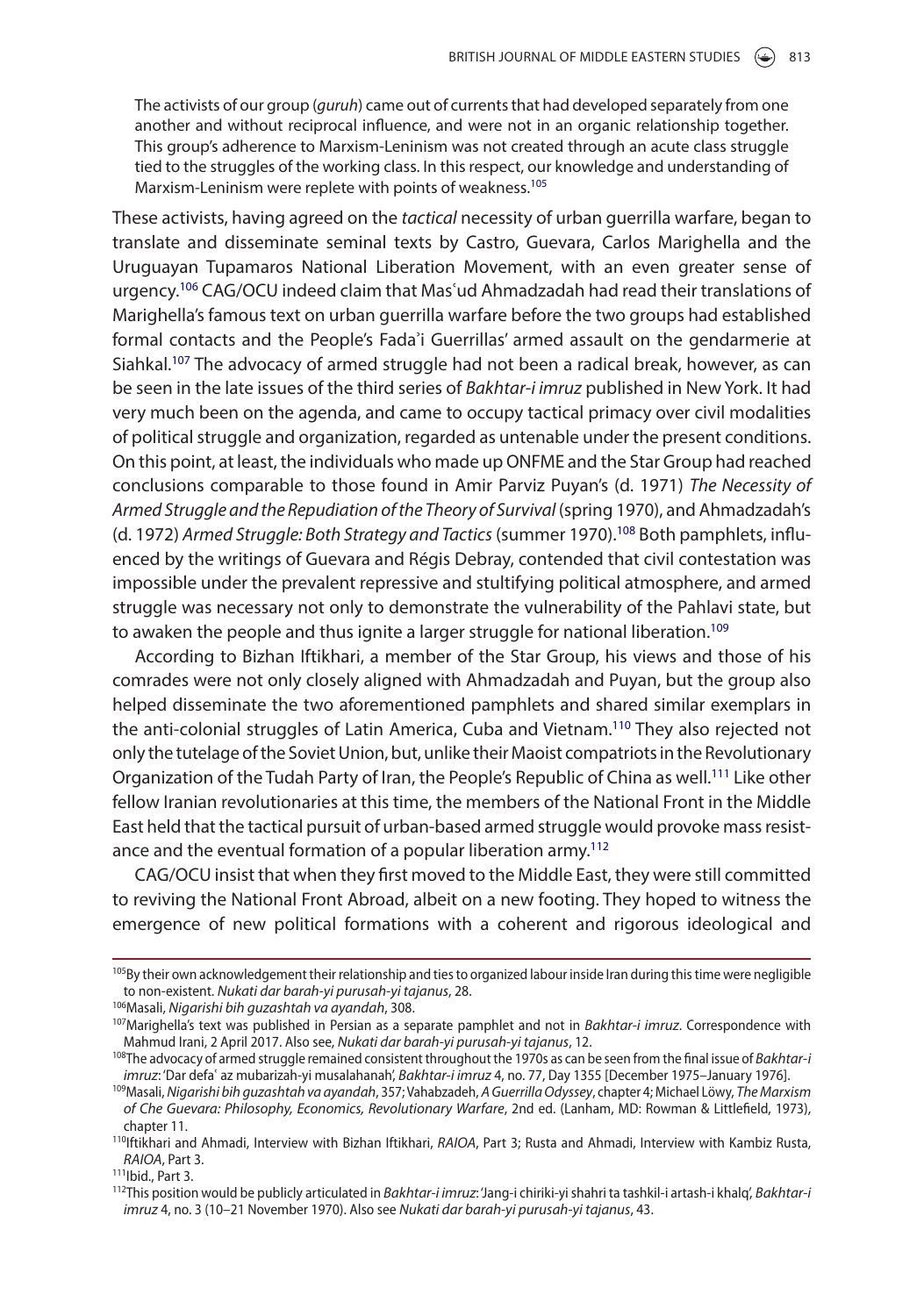theoretical approach, which could then be fostered and further expanded. At the beginning of the 1970s the activists of the ONFME continued to cling to the vague possibility that a slew of independent militant organizations would continue to collaborate and work together under the auspices of the NFI, and thereby transform the latter into a genuine popular front as they believed already existed in Vietnam. They were still, in their own words, partaking in organizational 'fetishism', instead of making a clean break with the loose coalition in which they had received their early political education.<sup>[113](#page-19-0)</sup>

Nonetheless, a more vanguardist organizational model quickly emerged as the ONFME began the deployment of small cadres to conflict zones in the Arab world, which saw radical armed movements and status quo powers pitted against one another, and where they could acquire military and strategic training in the conduct of guerrilla warfare.<sup>[114](#page-19-1)</sup> According to Ahmad Shayigan, when the decision was first taken to send members of the Organizations of the National Front in Europe and the United States to the fertile enclaves of the Palestinian revolution[,115](#page-19-2) most likely PLO camps in Jordan prior to 'Black September' 1970, for military training, his father and elderly statesman in exile gave his approbation, but 'this kind of struggle was a far cry from what he knew<sup>'116</sup> At this time, the National Front in the Middle East not only operated under the imprimatur of the Organizations of the National Front Abroad, but was also a powerful voice in the Confederation of Iranian Students, where its representatives and supporters vigorously lobbied in favour of the Fadaʾi Guerrillas inside Iran, receiving messages of support from them in turn.<sup>117</sup> The extent of their influence was palpable when despite a Maoist majority in the Confederation's Secretariat in 1971, Manuchihr Hamidi, a founding member of the National Front in the Middle East/Star Group, was elected to the secretariat, and held the key position of head of Organization and Defence. During this time, he was especially active in calling for an international boycott of the lavish and highly controversial 2500 year celebrations of the establishment of the 'Imperial State of Iran'[.118](#page-19-5)

In what might appear to be a reprise of the stultifying wrangling of past gatherings of the National Front and its Organizations, the 1972 congress of the Organizations of the National Front Abroad and 1973 plenum again ran into divisive arguments over the character of 'Front' versus 'group activity'. Some saw no contradiction between a Front sustained by professional political organizations, while others continued to resist such an eventuality. The deadlock over the nature and modus operandi of the National Front Abroad and the very character of the struggle it ought to conduct, and the division between a core of committed activists who advocated revolutionary insurrection as opposed to more casual activists, proved too much to surmount.

Despite the election of executive committees for the European, American and Middle Eastern branches, these organizations except for the radical cadre in the Middle East fell into dereliction. Thus, they concluded:

<span id="page-19-0"></span> $113$ Ibid. 43.

<span id="page-19-1"></span><sup>114&#</sup>x27;9 sal-i mubarizah ʿalayhah impiriyalism va dast nashandaganish: zindigi namah-yi mukhtasar-i rafiq Murtaza Sayyid Ismaʿil (Abu Shahin)', *Rahaʾi*, no. 31 (29 April 1980 [9 Urdibihisht 1359]).

<span id="page-19-2"></span><sup>115</sup>See, Karma Nabulsi and Abdel Razzaq Takriti, 'The Palestinian Revolution', 2016. <https://learnpalestine.politics.ox.ac.uk> (accessed 5 June 2017).

<span id="page-19-3"></span><sup>116</sup>Shayigan and Shayigan, *Sayyid ʿAli Shayigan*, 2, 179.

<span id="page-19-4"></span><sup>117</sup>Matin-asgari, *Iranian Student Opposition to the Shah*, 140.

<span id="page-19-5"></span><sup>118</sup>Ibid., 126; Hamid Shawkat, *Junbish*-*i danishjuʾi: kunfidarasiyun*-*i jahani*-*yi muhassalin va danishjuyan*-*i Irani (ittihad*-*i milli)*, vol. 1 (Los Angeles, CA: Shirkat-i kitab, 2010), 237.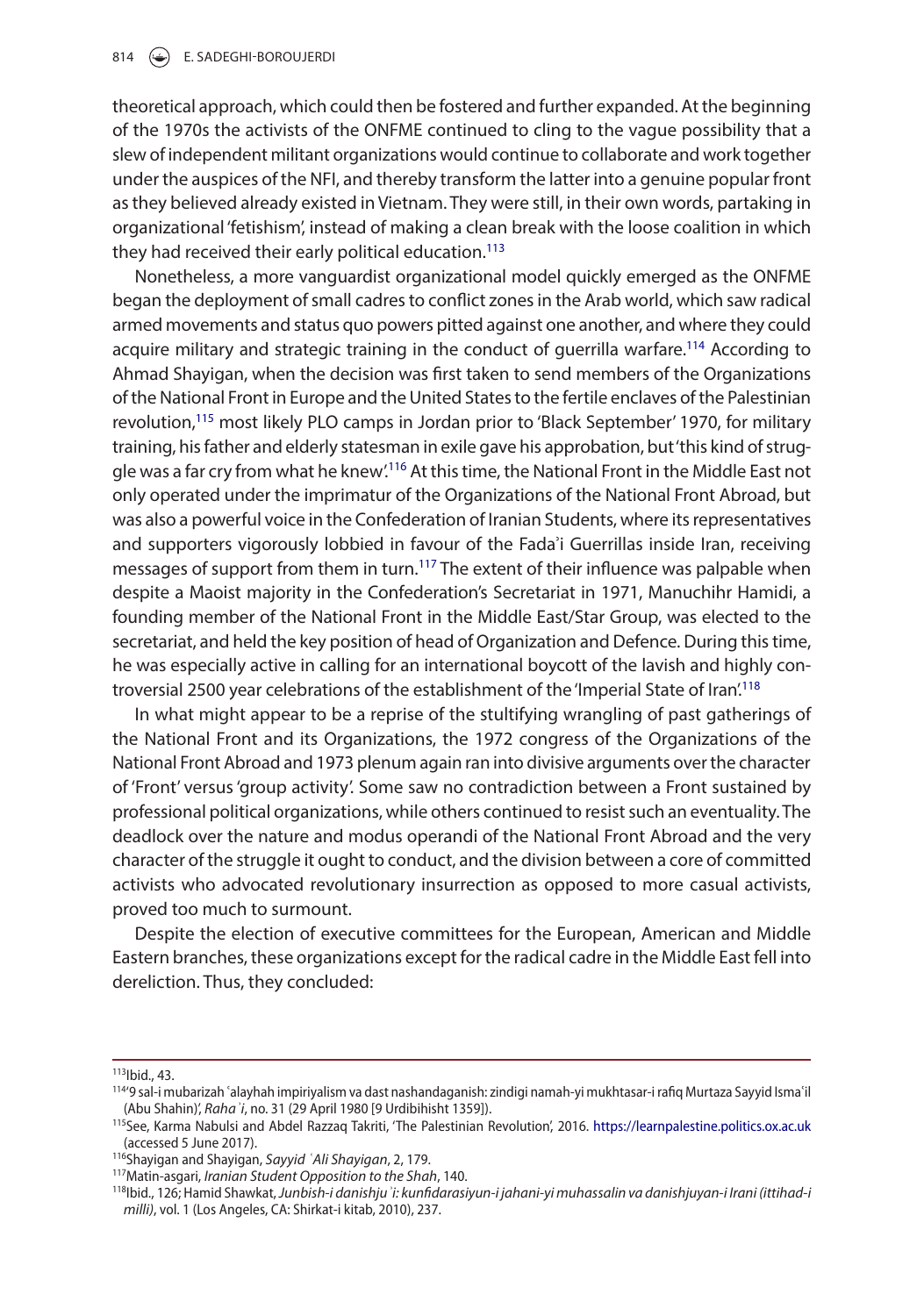



after 5 years [since the 1972 congress] it will be observed that the only activity under the name of the National Front was from those who belonged to the group [namely, the Star Group, later Communist Alliance Group]. The others did not take a single step for the National Front. During the last five years, the council did not even hold a single meeting.<sup>119</sup>

<span id="page-20-0"></span>Those elected to the committees of the Front's foreign-based organizations were overwhelmingly criticized for their general inactivity, lackadaisical attitude and the absence of any sense of genuine accountability within the organization itself. As a direct result, CAG/OCU argued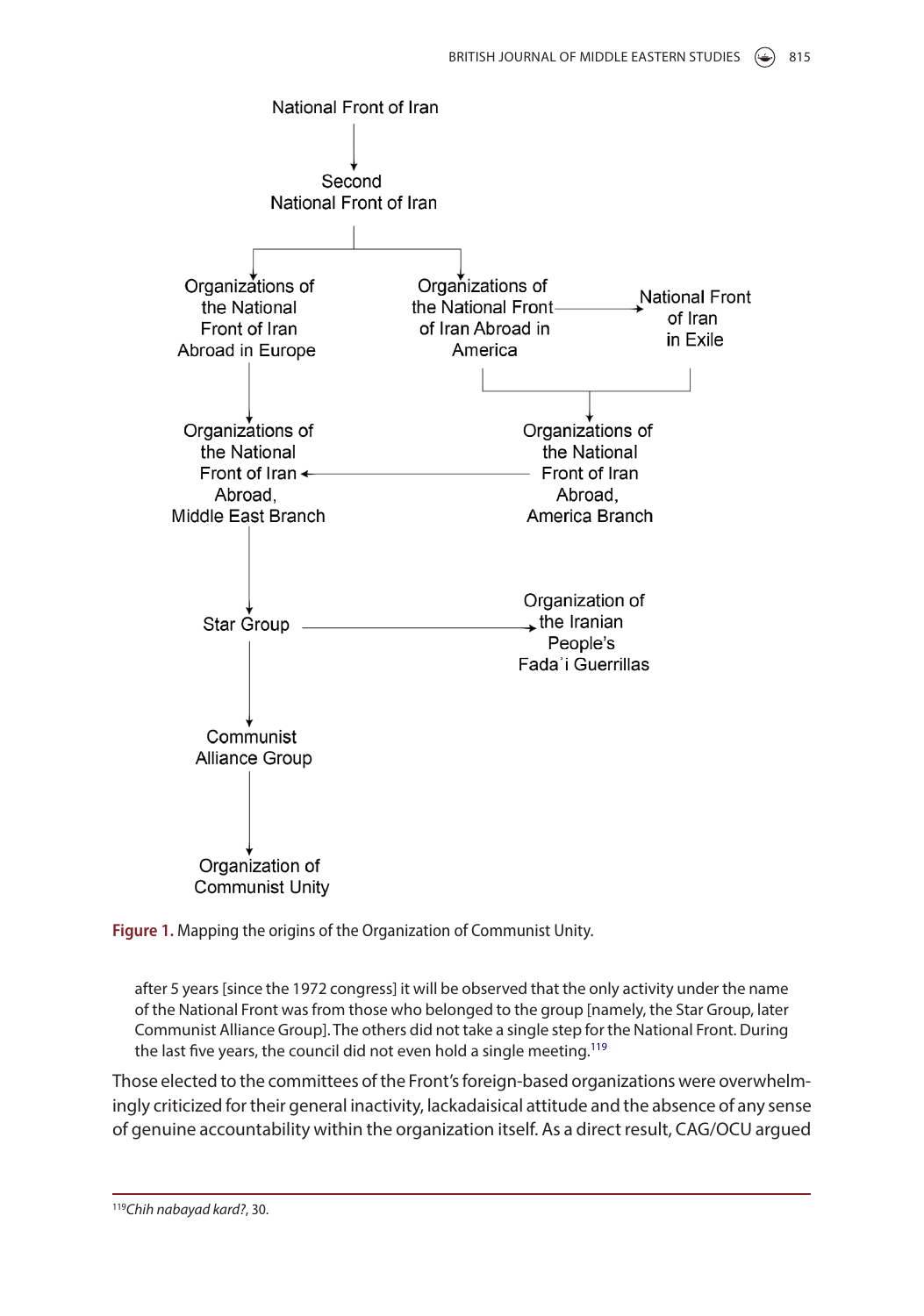the NFI was susceptible to manipulation as an inherently 'temporary coalition',<sup>120</sup> whereas parties, at least the archetypal party they had in mind, were synonymous with ideology, strategy, tactics and a practical programme.<sup>[121](#page-21-1)</sup>

# **'Homogenization process', the Star Group and the emergence of Communist Unity**

As mentioned briefly earlier, in the spring of 1973 a constellation of independent Marxist activists associated with the ONFME entered into the 'homogenization process'<sup>122</sup> with the OIPFG under the name of the 'Star Group', and thus effectively dissolved their organizational structure into that of the Fadaʾi Guerrillas.[123](#page-21-3) It was Hamidi who was chosen and agreed to covertly return to Iran as the Star Group's representative in this process and aid its progress[.124](#page-21-4) According to a former member of the OIPFG, Haydar Tabrizi, the *nom de guerre* of Muhammad Dabiri Fard, who was involved in the organization's foreign relations and operations during the latter half of the 1970s, the Star Group, under the cover of the Organizations of the National Front Abroad played a vital part in the distribution of OIPFG propaganda and political literature in Europe and the United States.<sup>125</sup> Within the clandestine Star Group there also appears to have been a dilemma between preserving its hidden identity as an organization, which advocated and partook in armed struggle and facilitated the operations of the OIPFG, while continuing to work under the banner of the Organizations of the National Front[.126](#page-21-6) It, nevertheless, acted as an essential intermediary and interlocutor with militant Palestinian organizations inside Lebanon and representatives of the Iraqi state.<sup>127</sup> According to Tabrizi, the members of the National Front in the Middle East acted as the OIPFG's representatives in the region during this time.[128](#page-21-8) Though the OIPFG was undoubtedly the larger, more famous organization, with active professional cadres inside Iran, the Star Group's extensive logistical and political networks in the Arab world harboured valuable political, military and symbolic capital. This capital was sorely needed by the OIPFG in the face of an unrelenting state campaign against it. ONFME's relations with revolutionary movements and governments in Lebanon, Iraq, Syria and Turkey, and their pronounced influence within the Confederation of Iranian Students in Europe and the United States, therefore proved indispensable to the OIPFG's propaganda and logistical networks abroad[.129](#page-21-9)

While we can take CAG/OCU's account of the Organizations of the National Front of Iran Abroad as a generally accurate appraisal by virtue of the other evidence marshalled here and being confirmed in the few alternative accounts at our disposal, by their own tacit admission, the process of unification they had undertaken with the OIPFG only served to

<span id="page-21-1"></span><span id="page-21-0"></span><sup>120</sup>An identifiably Leninist view. See, V.I. Lenin, *Essential Works of Lenin* (New York: Dover, 1987), Loc 1975, 2185. <sup>121</sup>*Chih nabayad kard?*, 37.

<span id="page-21-2"></span><sup>&</sup>lt;sup>122</sup>This article cannot expand at length on the 'homogenization process' which has been tackled elsewhere in the extant scholarship: see, Vahabzadeh, *A Guerrilla Odyssey*, Loc 2020; Maziar Behrooz, *Rebels with a Cause: The Failure of the Left in Iran* (London: I.B. Tauris, 2000), 66–7; Afshin Matin-asgari, *Iranian Student Opposition to the Shah*, 139–40. <sup>123</sup>*Nukati dar barah*-*yi purusah*-*yi tajanus*, 10, 18.

<span id="page-21-4"></span><span id="page-21-3"></span><sup>124</sup>Masali, *Nigarishi bih guzashtah va ayandah*, 364.

<span id="page-21-5"></span><sup>125</sup>Tabrizi, *Ravabit*-*i burun marzi*, 25.

<span id="page-21-6"></span><sup>126</sup>*Nukati dar barah*-*yi purusah tajanus*, 31.

<span id="page-21-7"></span><sup>127</sup>Tabrizi, *Ravabit*-*i burun marzi*, 29.

<span id="page-21-8"></span><sup>128</sup>Ibid., 26.

<span id="page-21-9"></span><sup>129</sup>*Nukati dar barah*-*yi purusah*-*yi tajanus*, 29.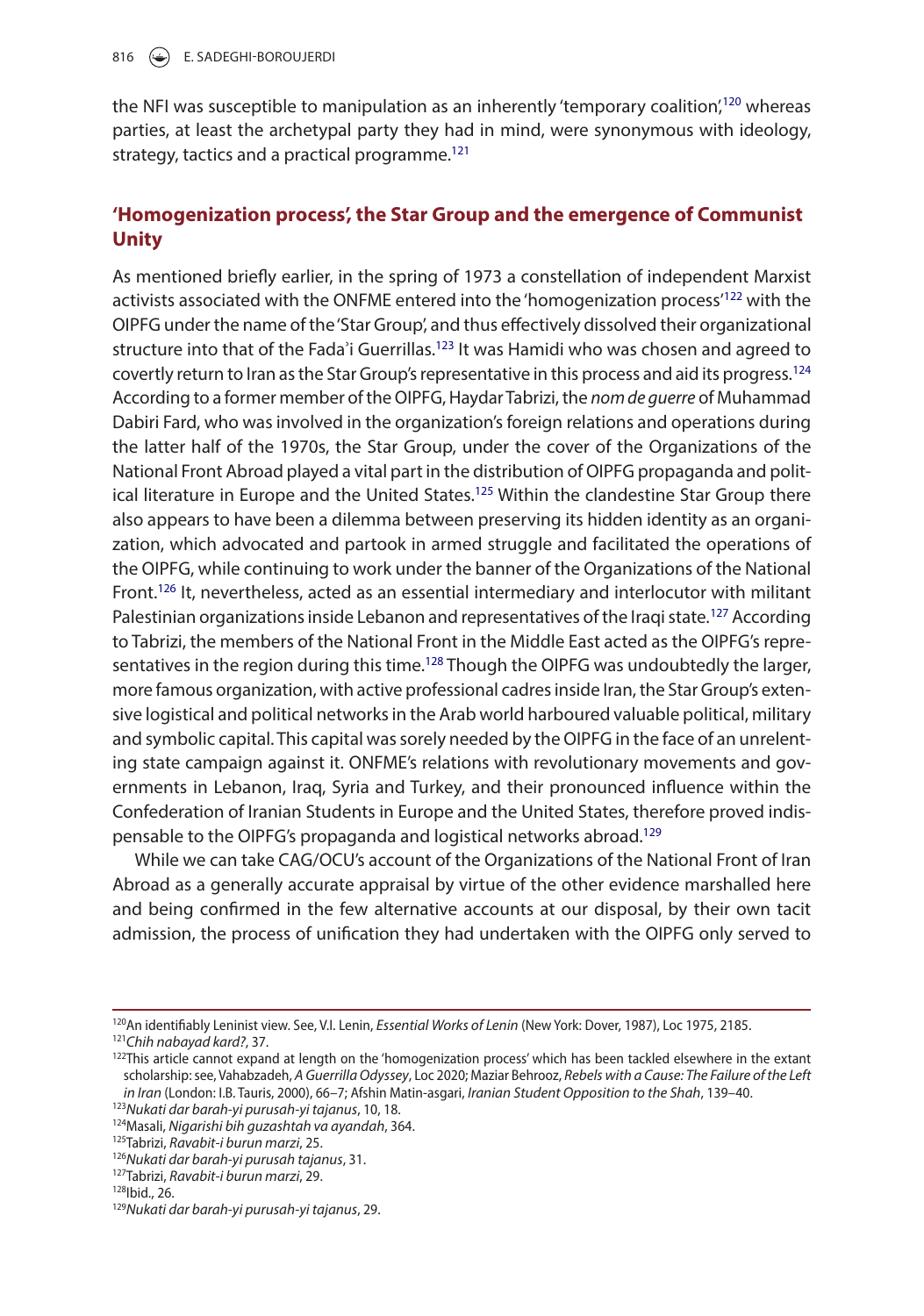further aggravate the already serious differences in outlook and approach between and within the respective branches of the Organizations of the National Front Abroad.<sup>130</sup> The very idea of continuing as part of the National Front had in their estimation ceased to be tenable after revising their one-time adherence to the notion of 'national-democratic revolution' (*inqilab*-*i dimukrat*-*i milli*), the conditions for which in late 1970 they still believed to obtain, and would be led by none other than a revitalized National Front.<sup>131</sup> But when the core of the Star Group, later Communist Alliance ceased to endorse the thesis of national-democratic revolution, and began instead to advocate fully fledged socialist revolution with the Iranian working class as its basis and chief driver, $132$  the notion of a Front cutting across classes appeared misquided and a betrayal of Leninist theory.<sup>133</sup> They came to explicitly reject the 'two stage theory of revolution', and now stated that the 'dictatorship of the proletariat' would effectively commence with the revolution's inception. This circumvented the 'national bourgeoisie', since they argued that the post-revolutionary democratic phase and dictatorship of the proletariat would overlap and entail one another.<sup>134</sup> How exactly socialist revolution would be achieved under the current circumstances and in the absence of powerful, antagonistic workers' unions and organic relationships with the Iranian proletariat was a theoretical and practical question for which they were aware they still had little answer.

Hamid Ashraf's (d. June 1976) dominant role in the leadership of the OIPFG, as well as the ideological shadow cast by Hamid Muʾmini and his Stalinist and Maoist tendencies, led relations between the Star Group and OIPFG to be strained[.135](#page-22-5) CAG alleged the OIPFG's nascent theoretical and political Stalinism motivated the internal executions which took place within the OIPF $G<sub>i</sub>$ <sup>136</sup> subsequently they claimed the latter were decisive in the homogenization process's failure by 1976.<sup>137</sup> Consonantly, it was also in this period that members of the Star Group authored substantial theoretical criticisms of Stalinist and Maoist proclivities within the organizational modus operandi and theoretical armoury of the OIPFG[.138](#page-22-8) It was in late 1975 that troubling revelations emerged of the OIPFG's involvement in the execution of two of its members deemed to pose a 'security risk', as well as the exaction of corporal punishment at their safe houses as they sought to prepare themselves for the

<span id="page-22-0"></span><sup>130</sup>*Chih nabayad kard?*, 40.

<span id="page-22-1"></span><sup>131</sup>*Nukati dar barah*-*yi purusah*-*yi tajanus*, 42.

<span id="page-22-2"></span><sup>132</sup>Ibid., 34.

<span id="page-22-3"></span> $133A$  position which came to be held by a number of communist organizations during this period. The fortunes of 'Leninism' in the broadest of terms witnessed something of a revival amongst elements within the New Left opposed to established socialist parties, which were regarded as compromised and prone to opportunism and détente vis-à-vis American imperialism. Max Elbaum, *Revolution in the Air: Sixties Radicals Turn to Lenin, Mao and Che* (London: Verso, 2006), 51. <sup>134</sup>*Nukati dar barah*-*yi purusah*-*yi tajanus*, 34.

<span id="page-22-5"></span><span id="page-22-4"></span><sup>135</sup>A member of OIPFG has also confirmed Muʾmini's decisive role in the disagreement. Tabrizi, *Ravabit*-*i burun marzi*, 48.

<span id="page-22-6"></span><sup>136</sup>This is implied by CAG/OCU in *Chih nabayad kard?*, 39–40, when it is said that the problem of Stalinism in the OIPFG did not merely exist at a theoretical level.

More contemporary accounts confirm that members of the Star Group were apprised of internal executions within the OIPFG outside of Iran by individual Fadaʾis such as Muhsin Nurbakhsh. The Star Group held it was due to the ascendancy of Stalinism in the OIPFG, while others in the OIPFG contended it was due to 'security' concerns. Masali, *Sayr*-*i tahavul*-*i junbish*-*i chap*-*i Iran*, 129–30; Tabrizi, *Ravabit*-*i burun marzi*, 49.

<span id="page-22-7"></span><sup>&</sup>lt;sup>137</sup>CAG/OCU also contend that another reason for the failure of the unification process was SAVAK's raids against the OIPFG in May–June 1976, which provoked the demotion of the theoretical opus of Ahmadzadah and Amir Parviz Puyan as the basis of political praxis, and the adoption of Bizhan Jazani's perspective instead. CAG/OCU were later critical of Jazani, contending that his analysis of Iran's political situation was too closely aligned with that of the Tudah Party. Masali, *Nigarishi bih guzashtah va ayandah*, 381.

<span id="page-22-8"></span><sup>138</sup>See, Guruh-i ittihad-i kumunisti, *Istalinism: tabadul*-*i nazar dar purusah*-*yi tajanus bayn*-*i sazman*-*i chirikha*-*yi fadaʾi*-*yi khalq va guruh*-*i ittihad*-*i kumunisti*, Bahar 1356 [Spring 1977].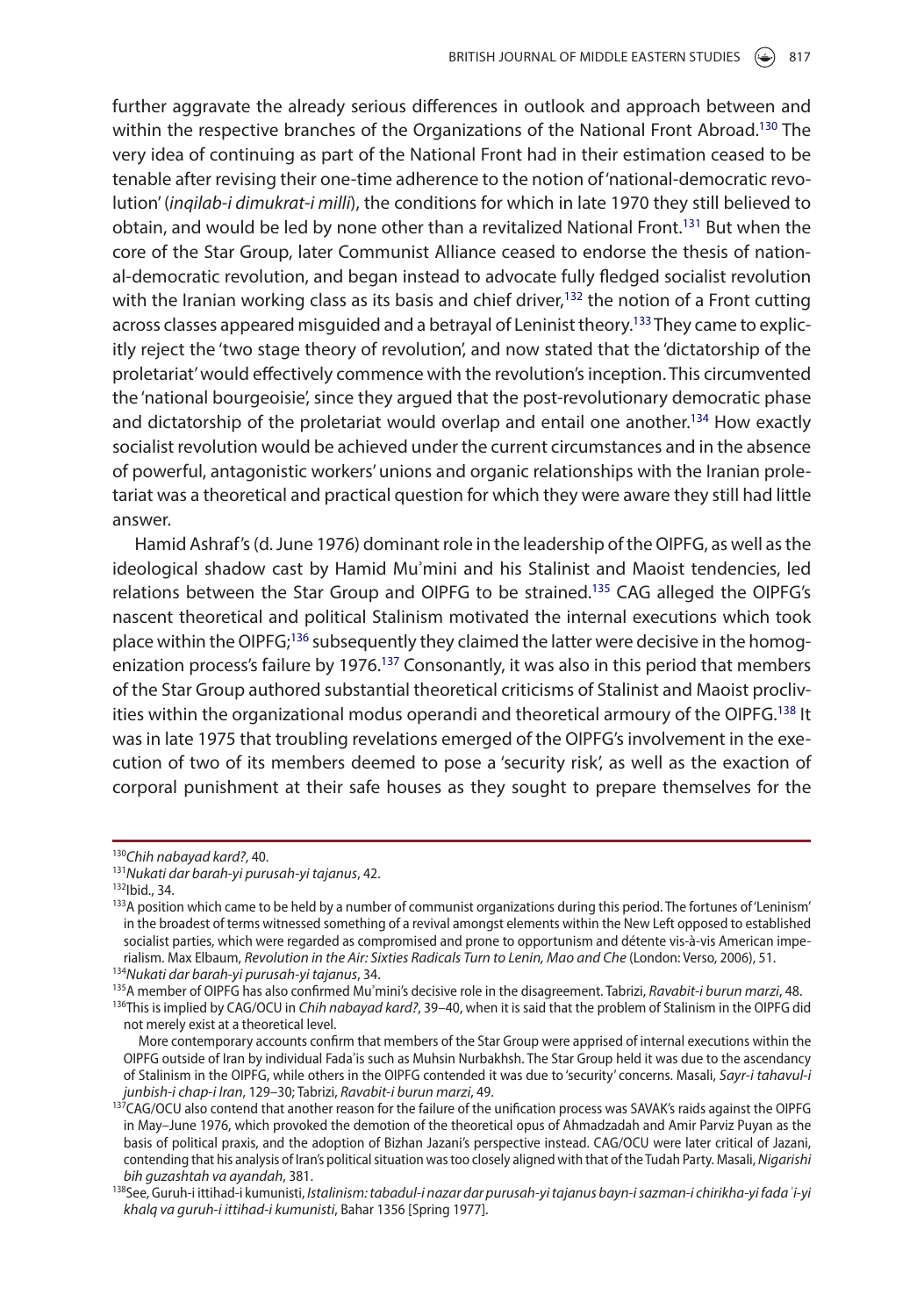prospect of torture at the hands of SAVAK. It was news which deeply shocked the Star Group[.139](#page-23-0) The death of Hamidi, one of the Star Group's founders and most accomplished partisans, in a flurry of SAVAK raids on safe houses (*khanah*-*ha*-*yi timi*) in Rasht, Karaj and Tehran, also had a decisive impact on the process's feasibility as the OIPFG struggled for survival.<sup>140</sup>

Following the homogenization process's final breakdown, the ONFME activists decided to reorganize themselves to form the CAG. It should, however, be made clear that not all of those who were members of the Star Group, for example K.K. (Ahmad), K.F. (Tahir), Iftikhari and Rusta, joined the OCU, despite their initial participation in this new-formation Communist Alliance. Rusta would claim in a 1995 interview that he and 20 of his comrades broke with the latter due to its refusal to abandon 'Leninism', which he claimed was 'dogmatic', 'anti-humanist' and 'anti-communist'.[141](#page-23-2) Following the revolution, all the members and close sympathizers of CAG returned to Iran and joined their comrades who were already inside the country. Though we still require more information apropos the process which led to the change of name to OCU, it ostensibly signified the organization's ambition and desire to inaugurate a new level of activities in an Iran which had just overthrown one of the United States' must powerful and trusted allies in the region. While some notable activists such as Rusta and Iftikhari parted ways with the new organization over ideological and political disagreements, the newly named Organization of Communist Unity was intended to indicate the deeper ideological affinity binding its cadres together and a more ambitious political platform on the post-revolutionary political stage. Soon after the fall of the *ancien régime*, OCU began recruiting new members from among its sympathizers and developed a new party structure at the first assembly of the membership in March 1979.<sup>[142](#page-23-3)</sup>

But as already mentioned, during the 1970s and until the revolution of 1978–1979, the ONFME undertook significant collaboration with Palestinian Fateh, and furthermore the Popular Front for the Liberation of Palestine, and the Popular Front for the Liberation of Palestine (General Command). According to Masali, it was in this way that they established close relations with these groups' leaders, including Yasir Arafat, Khalil Ibrahim al-Wazir (better known as Abu Jihad) and George Habash.<sup>143</sup> This cooperation continued apace despite the homogenization process's unravelling[.144](#page-23-5) Members of the ONFME/Communist Alliance not only received military training in the camps of the Palestinian guerrillas,<sup>145</sup> but a few also participated directly in the conflicts inside Dhufar, Oman during the first half of the 1970s, in which armed revolutionaries attempted to overthrow the British-backed Sultan Qaboos,<sup>146</sup> and the Lebanese Civil War (1975–1991).<sup>147</sup> They also fought the Israeli invasion to drive the Palestine Liberation Organization out of Southern Lebanon in the context of Operation Litani

<span id="page-23-6"></span>145Masali, *Sayr*-*i tahavul*-*i junbish*-*i chap*-*i Iran*, 128.

<span id="page-23-0"></span><sup>139</sup>Masali, *Nigarishi bih guzashtah va ayandah*, 372.

<span id="page-23-1"></span><sup>140</sup>Ibid*.*, 364; Tabrizi, *Ravabit*-*i burun marzi*, 54.

There has even been speculation that Hamidi may too have been purged, but there is no concrete evidence of this. Mahmud Nadiri, *Chirik*-*ha*-*yi fadaʾi*-*yi khalq: az nukhustin kunish*-*ha ta bahman 1357*, vol. 1 (Tehran: Muʾassissah-yi mutalaʿat va pazhuhish-ha-yi siyasi, 1390), 653.

<span id="page-23-2"></span><sup>141</sup>Rusta and Ahmadi, Interview with Rusta, *RAIOA*, Part 5.

<span id="page-23-4"></span><span id="page-23-3"></span> $142$ Correspondence with Mahmud Irani, 25 June 2017. I address OCU's post-revolutionary activities in a forthcoming article. 143Masali, *Nigarishi bih guzashtah va ayandah*, 318.

<span id="page-23-5"></span><sup>144&#</sup>x27;9 sal-i mubarizah ʿalayhah impiriyalism va dast nashandaganish: zindigi namah-yi mukhtasar-i rafiq Murtaza Sayyid Ismaʿil (Abu Shahin)', *Rahaʾi*, no. 31 (29 April 1980 [9 Urdibihisht 1359]).

<span id="page-23-7"></span><sup>146</sup>See, Abdel Razzaq Takriti, *Monsoon Revolution: Republicans, Sultans, and Empires in Oman, 1965*–*1975* (Oxford: Oxford University Press, 2013).

<span id="page-23-8"></span><sup>147</sup>*Nukati dar barah*-*yi purusah*-*yi tajanus*, 11.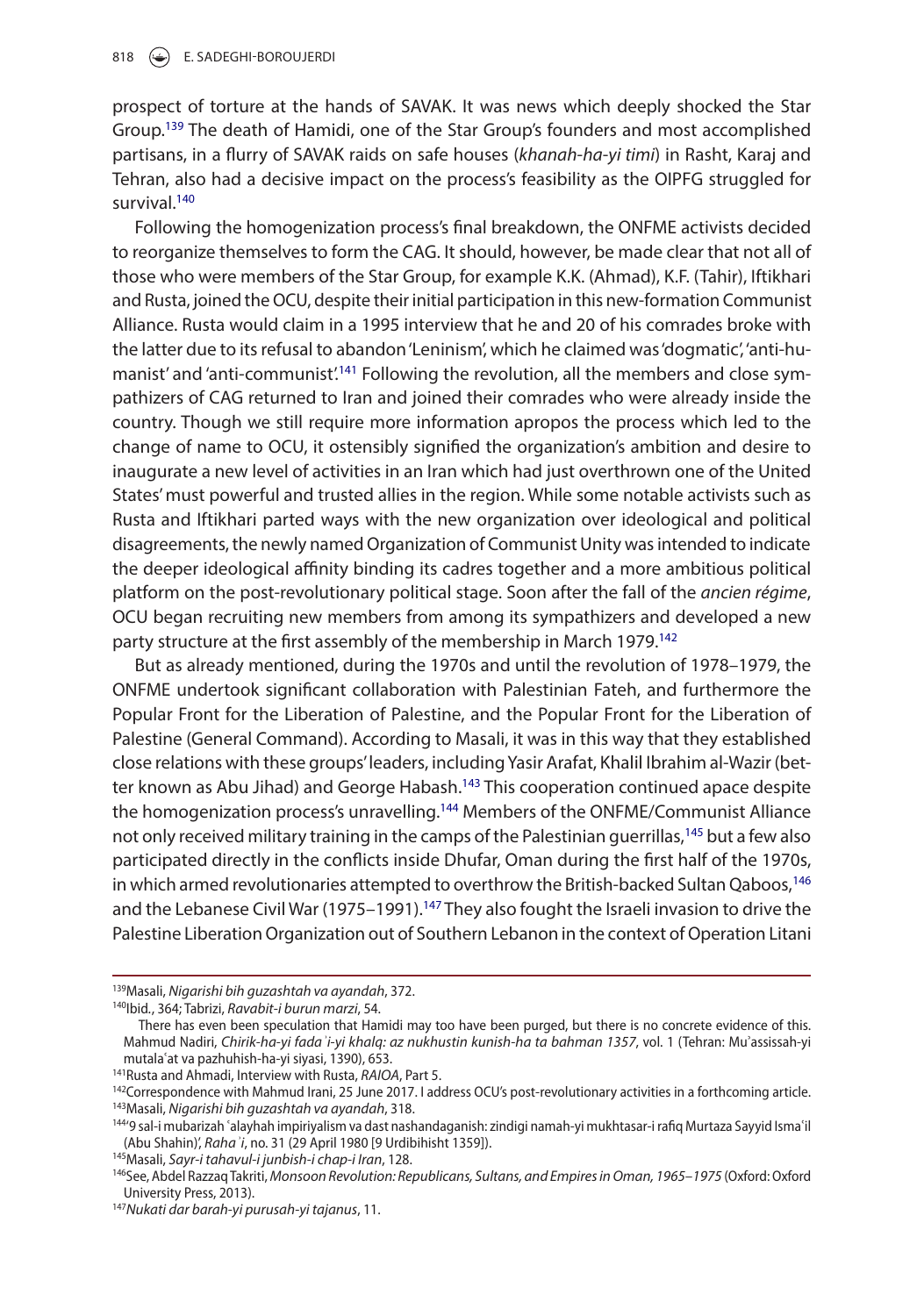of March 1978.[148](#page-24-0) These collaborative efforts emerged not only out of the desire to have a base of operations closer to Iran and acquire training from some of the pre-eminent guerrilla movements within the region, but also from a genuine conviction and belief in the collective liberation of all colonized peoples. Taken together they should be regarded as a form of South–South solidarity in the name of collective emancipation against imperial penetration and neo-colonialism.

By the time of Communist Alliance's (post-1979 Communist Unity) maturation in the second half of the 1970s their stated principles and outlook were enumerated thus:

(1) Scientific communism (*kumunism*-*i ʿilmi*).[149](#page-24-1)

(2) Only under a classless society are the conditions for human liberation capable of realization.

(3) Capitalism is a global system predicated on the exploitation of the dispossessed and is currently in the monopoly imperialist stage; an obvious iteration of Lenin's *Imperialism:*  The Highest Stage of Capitalism.<sup>150</sup> It is only by means of a socialist revolution that the yoke of colonial oppression might be overturned, where the dictatorship of the proletariat was synonymous with the masses' re-appropriation of their collective destiny.<sup>151</sup>

(4) Proletarian internationalism. Irrespective of nationality, race, language, religion or culture, the global working class is bound together by its antithetical relation to capital and must therefore support each other's struggle against the predations of global capitalism.

(5) In the numerous debates between Iranian leftists revolving around whether Iran had ceased to be a 'feudal' society, CAG/OCU, like a number of other Marxist organizations, had concluded late Pahlavi Iran had indeed become a capitalist country and that the fundamental contradiction characterizing Iranian society was that of capital against labour.[152](#page-24-4)

(6) The violence inherent in the maintenance of empire and the ruling class makes armed resistance key to the liberation of the oppressed. They concurred with Guevara's contention that 'imperialism is a world system, the final stage of capitalism, and that it must be beaten in a great worldwide confrontation<sup>'[153](#page-24-5)</sup>

(7) Revisionism and parliamentarianism had led the working class astray as had political parties which resort to either ignoring or glossing over class conflict.

(8) Maoism, Trotskyism and Stalinism were all deviations (*inhirafat*) within the communist movement.[154](#page-24-6)

(9) Like other New Left trends at the time they did not, in their own words, recognize any *kaʿba* as the privileged 'homeland' (*mihan*) of socialism and therefore refused to be subject to the dictates or geo-political realpolitik of any external power, explicitly rejecting 'nationalism under the guise of socialism' in a clear swipe at both the U.S.S.R. and People's Republic of China.[155](#page-24-7)

<span id="page-24-3"></span><sup>151</sup>*Chih nabayad kard?*, v.

<span id="page-24-0"></span><sup>148</sup>Jibhah-yi azadi bakhsh-i filastin va Guruh-i ittihad-i kumunisti, 'Jang-i labnan' (Spring 1357); Tabrizi, *Ravabit*-*i burun marzi*,  $25 - 7$ 

<span id="page-24-1"></span><sup>149</sup>Sazman-i vahdat-i kumunisti, *Dar tadaruk*-*i inqilab*-*i sawsiyalisti* (Azar 1357 [November/December 1978]), 2–3.

<span id="page-24-2"></span><sup>&</sup>lt;sup>150</sup>V.I. Lenin, *Imperialism: The Highest Stage of Capitalism: A Popular Outline* (London: Penguin Books, 2010 [1916]), chapter 7.

<span id="page-24-4"></span><sup>152</sup>Jazani, for example, had concluded that Iran's was indeed a dependent capitalist regime: Jazani, *Tarh*-*i jamiʿih shinasi*, 61.

<span id="page-24-5"></span><sup>&</sup>lt;sup>153</sup>Che Guevara, *Che Guevara Reader: Writings on Politics & Revolution*, 2nd expanded ed. (North Melbourne, VIC: Ocean Press, 2003), 358.

<span id="page-24-6"></span><sup>154</sup>*Nukati dar barah*-*yi purusah*-*yi tajanus*, 40.

<span id="page-24-7"></span><sup>&</sup>lt;sup>155</sup>The critique of Chinese foreign policy vis-à-vis the Pahlavi regime was publicly evident as early as 1972. 'Dar barah-yi siyasat-i kharijah-yi chin', *Bakhtar*-*i imruz* 4, no. 33, Day 1351 [January 1972–December 1973].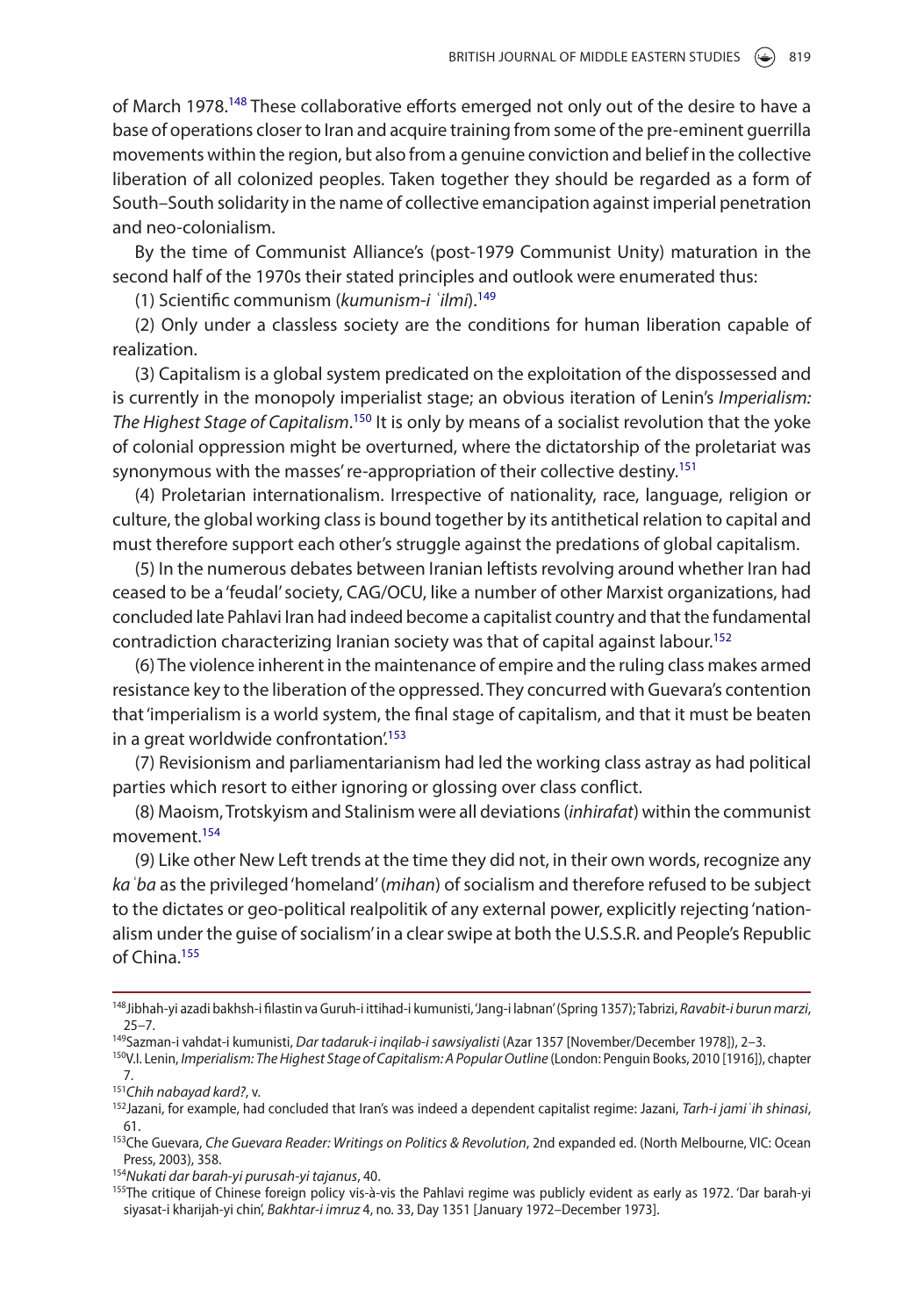Apart from the discernible influence of the Tri-continental Moment and its profound emphasis on 'internationalist proletarian solidarity',[156](#page-25-0) the importance of CAG/OCU's anti-imperialist lineage in the National Front and Musaddiq's advocacy of 'negative equilibrium' should not be underestimated. Preceding Bandung and Non-Alignment by some years, this distinguished inheritance impacted the group's political trajectory and insistence on the pursuit of an independent revolutionary policy along the lines of comparable movements in Asia, Africa and Latin America.<sup>[157](#page-25-1)</sup> This lineage also arguably shaped their inveterate hostility to Stalinism and the repression of dissenting voices internal to their organization, propelling them instead to partake in vigorous self-criticism, democratic discussion and critical reflection.

Despite holding revolutionary views, many of which would have undoubtedly been wholly foreign to the Qajar aristocrat and statesman, Musaddiq, they continued to operate under the banner of the ONFME, only irrevocably parting ways with the National Front in the autumn of 1977. As this article has tried to demonstrate, this process of disillusionment and eventual break with the National Front Abroad, though not Musaddiq's legacy, was a complex and circuitous one: in organizational terms moving from a plural, amorphous front to Marxist-Leninist vanguardism, and in geographical scope shifting from the national frame to internationalist class struggle, albeit with considerable emphasis upon solidarity with like-minded struggles in the Global South.

#### **Conclusion**

The activists of the Organizations of the National Front Abroad (Middle East Branch) and Communist Alliance/Communist Unity continued to see themselves as perpetuating Musaddiq's legacy, if not radicalizing its logic altogether[.158](#page-25-2) They sought not only to establish an independent and democratic government free from imperial meddling, but to overturn capitalist exploitation and class oppression by founding a more humane and equitable socialist society. Just as importantly, they located Iran's liberation in the collective emancipation of the Global South and, to this effect, collaborated and fought alongside national liberation movements throughout the West Asia and North Africa.

It would be facile to blame the National Front in the Middle East/Communist Alliance for the internal divisions and dysfunction of the National Front Abroad, which as we have seen in many respects mirrored the disagreements over organization which had plagued the Second National Front. Indeed, one could even make the case that this challenge which faced the National Front had dogged it from its inception, including during Musaddiq's tenure as premier. In later years, in addition to issues of organization, serious political and ideological cleavages also began to arise. These were to some extent the outcome of a consequential generational gap, as a younger class of dissidents grew frustrated with the Shah's entrenched authoritarian security state and the support it received from the United

<span id="page-25-0"></span><sup>156</sup>*Che Guevara Reader*, 360–2.

<span id="page-25-1"></span><sup>&</sup>lt;sup>157</sup>For an account of the impact of Musaddiq's visit to Egypt in November 1951 and its wider significations for anti-colonial politics in the Arab world, see Lior Sternfeld, 'Iran Days in Egypt: Mosaddeq's Visit to Cairo in 1951', *British Journal of Middle Eastern Studies* 43, no. 1 (2016): 1–20.

<span id="page-25-2"></span><sup>158</sup>Mu'azzami, 'Az tajrubah-yi Musaddiq', 361.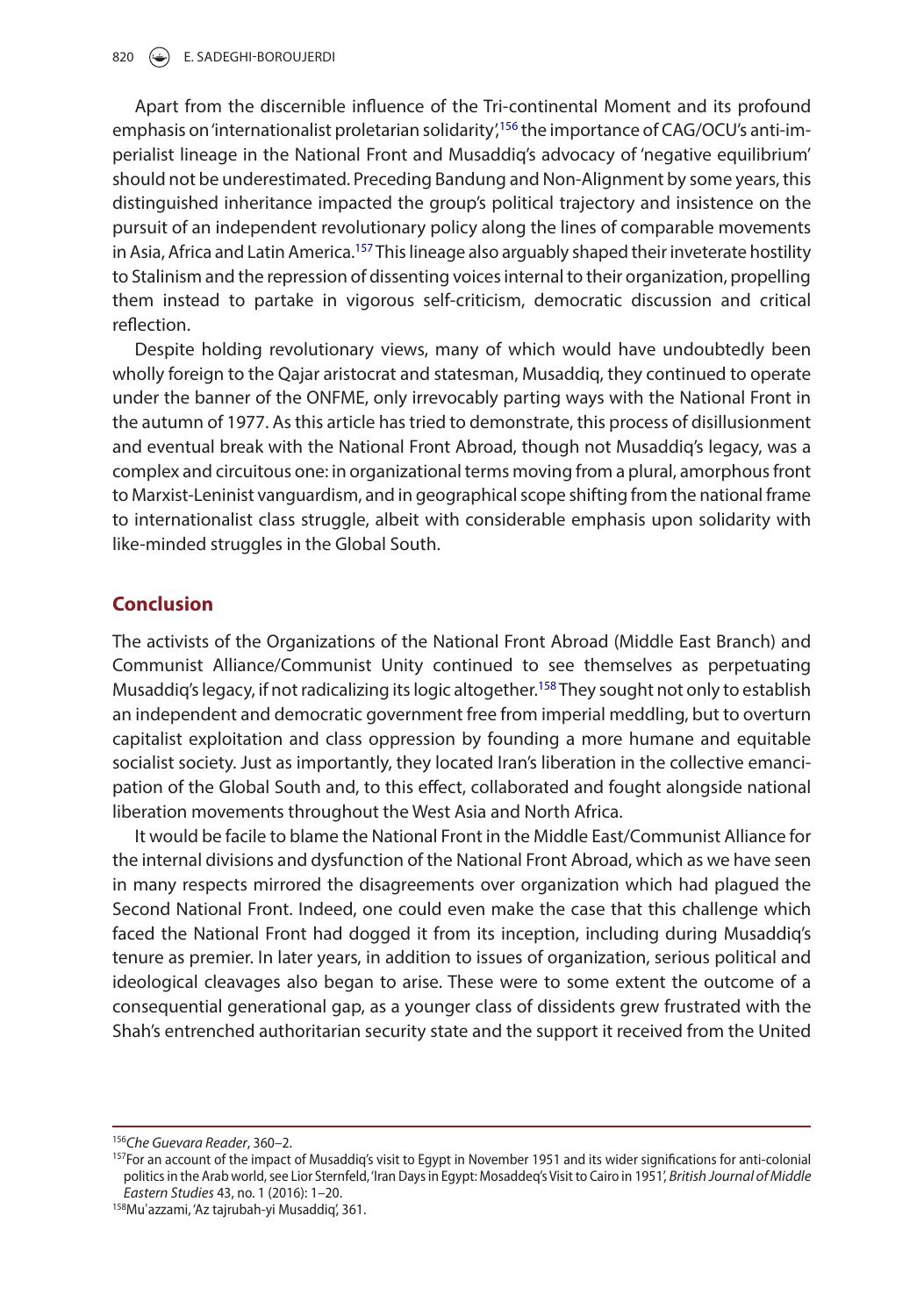States during the 'global Cold War'. As has been recounted, this period also saw the exposure of a sizeable body of Iranian students to radical anti-colonial and leftist thought and activism in Graz, Berlin, Munich, Paris, New York, Berkeley and elsewhere in the United States against the backdrop of the Vietnam War and the worldwide revolt of 1968.<sup>[159](#page-26-0)</sup>

Though recent scholarship has argued that Cold War power politics was experienced by many in the Third World as merely another iteration of European-style colonialism,<sup>160</sup> this insight had already been acutely understood by a generation of dissidents, which had preserved and upheld the anti-imperialism of its forebears, most notably the Musaddiq government of 1951–1953. This was achieved while striking an independent revolutionary path that repudiated the American capitalist imperium and its Soviet and Chinese rivals whose espousal of communist internationalism was given short shrift.

Exceeding the immediacy of Iran's own political and economic conditions, it was also the outcome of a larger struggle and politico-ideological shift on an international scale, where the erstwhile colonized nations of Asia, Africa and Latin America witnessed and participated in the emergence of a plethora of armed liberation movements, many of which had reached the conclusion that the only way to achieve their objectives was by force of arms. The committed were bound to take the lead and help engender the conditions whereby a popular revolutionary process could unfurl.

The National Front in the Middle East and Communist Alliance/Communist Unity, despite their diminutive size, exercised a disproportionate influence on dissident and student activists abroad, as part of the Organizations of the National Front Abroad and the Confederation of Iranian Students. But arguably even more crucial was its transnational network across the Arab world, encompassing Beirut, Tripoli (Lebanon), Libya, Baghdad, Dhufar, Ade[n161](#page-26-2) and Damascus.[162](#page-26-3) The need for a transnational network with like-minded regional movements had also been recognized by leading Fadaʾi theoretician, Bizhan Jazani, who wrote from his prison cell to Musaddiq's grandson, Hidayatullah Matin-Daftari, that 'The next practical phase is that organizations…gather together in Palestine or Iraq and as councils (*shuraʾi*)…bring the national liberation movement of Iran into being.<sup>163</sup> This was in 1972 and Jazani would never again experience freedom, as he would be extra-judicially executed at the hands of SAVAK on the hills behind Evin Prison in April 1975. The letter, however, was written some two years after the activists of ONFME had already begun to make their way and establish themselves in the Middle East. The ONFME was by no means alone in trying to realize this objective, but the fact remains that the invaluable networks it created in the Arab world evinced a spirit and concrete exemplar of South–South internationalism few other Iranian political organizations could match[.164](#page-26-5)

<span id="page-26-0"></span><sup>&</sup>lt;sup>159</sup>The global moment of '1968' is explicitly adduced by Bizhan Iftikhari when retelling the story of his political formation as a student activist along with Kambiz Rusta in Graz, Austria. Iftikhari and Ahmadi, Interview with Bizhan Iftikhari, *RAIOA*, Part 3.

<span id="page-26-1"></span><sup>&</sup>lt;sup>160</sup>Odd Arne Westad, *The Global Cold War: Third World Interventions and the Making of Our Times* (Cambridge: Cambridge University Press, 2007), 5;

Robert J.C. Young, 'Postcolonialism: From Bandung to the Tricontinental', *Historein* 5 (2005): 15.

<span id="page-26-2"></span><sup>161</sup>Masali, *Nigarishi bih guzashtah va ayandah*, 399.

<span id="page-26-3"></span><sup>&</sup>lt;sup>162</sup>Correspondence with Mahmud Irani, 2 April 2017.

<span id="page-26-4"></span><sup>163</sup> Jazani, 'Namah bih yak dust', 338.

<span id="page-26-5"></span><sup>164</sup>The Mujahidin-i khalq (M-L) perhaps being the chief exception in this regard.